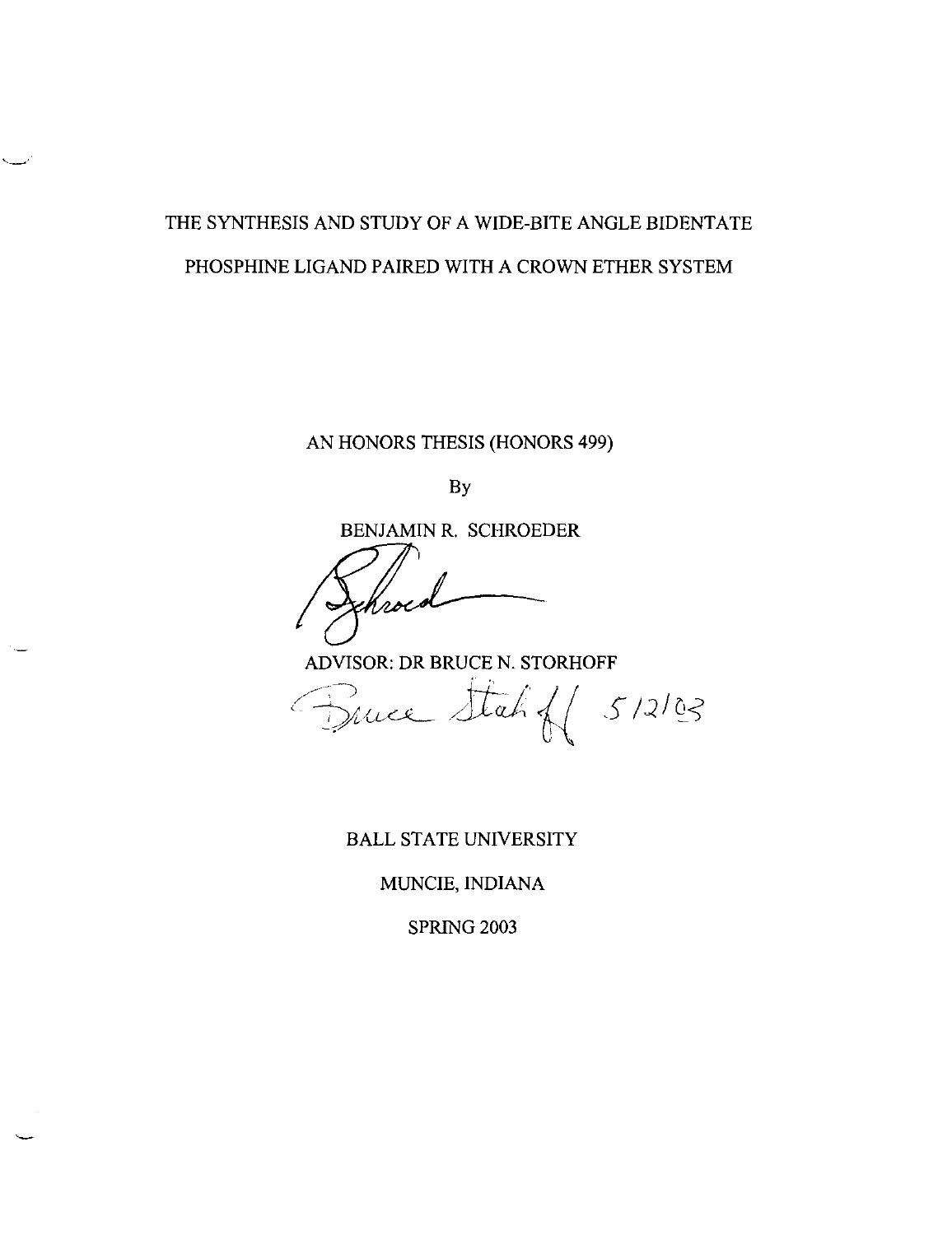

### ACKNOWLEDGEMENT

First and foremost, I would like to express my deepest gratitude to Dr. Bruce Storhoff for giving me the opportunity to take part in his research group. I have had the privilege of working on this project with Dr. Storhoff for the past two years, and his insight into the specific details of this project and his knowledge of laboratory protocol have proved to be both constructive and valuable. I would also like to thank the Ball State University Department of Chemistry for giving me the chance to do research as an undergraduate. There are few chemistry departments across the country that gives their undergraduate students the unique opportunity to do research, and I believe that it has been an invaluable learning experience. I must also say thank you to Carl Jenks, who worked with me in the early stages of this project. Carl's knowledge of organic chemistry, especially in the area of ethanol-related substances, has proved to be very useful. Finally, I would like to thank my parents, Daniel and Jennifer Schroeder for their constant love and support.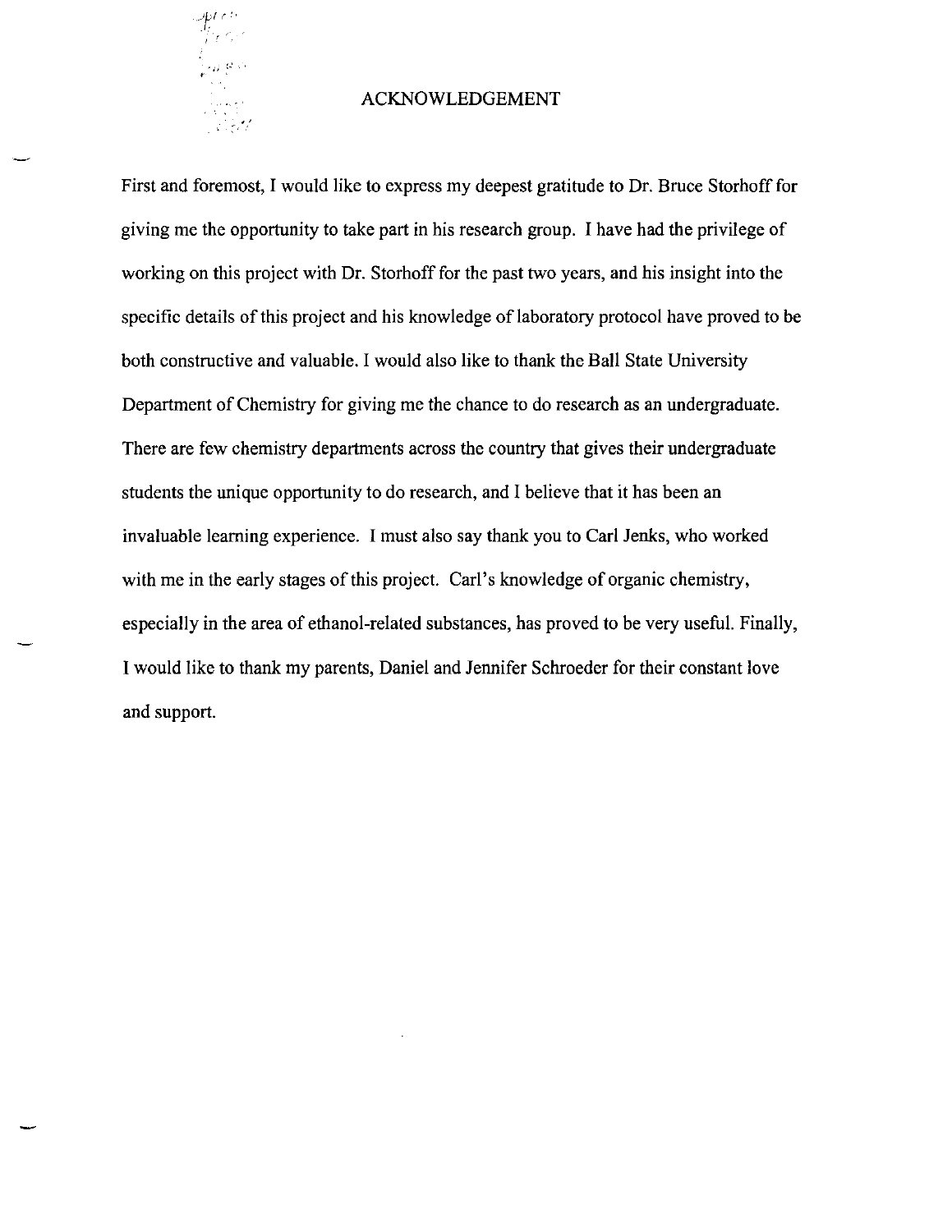## THESIS ABSTRACT

| THESIS:     | Synthesis of a Novel Wide-Bite Angle Bidentate |
|-------------|------------------------------------------------|
|             | Phosphine Ligand Paired with a Crown Ether     |
| STUDENT:    | Benjamin R. Schroeder                          |
| DEGREE:     | <b>Bachelor of Science</b>                     |
| DEPARTMENT: | Honors College                                 |
| DATE:       | April 2003                                     |

The first known example of a novel wide-bite angle phosphorus ligand paired with a crown ether system has been prepared. This thesis examines the relevant history of phosphine ligands and crown ethers, as well as the synthetic steps taken to derive this fascinating molecule. Examination of the molecule by both nuclear magnetic resonance (NMR) and elemental analysis has revealed that the molecule has been isolated, and can be complexed with either a transition metal or an alkaline earth metal. The special structure of this ligand could have a great impact on the stability and reactivity of various transition metal complexes, as the crown ether system imparts "tunability" on the molecule, which is dependant upon the size and shape of the ion that is complexed. **In**  addition, the ability of this molecule to transport transition metals between aqueous and non-aqueous solutions is an exciting topic of future study.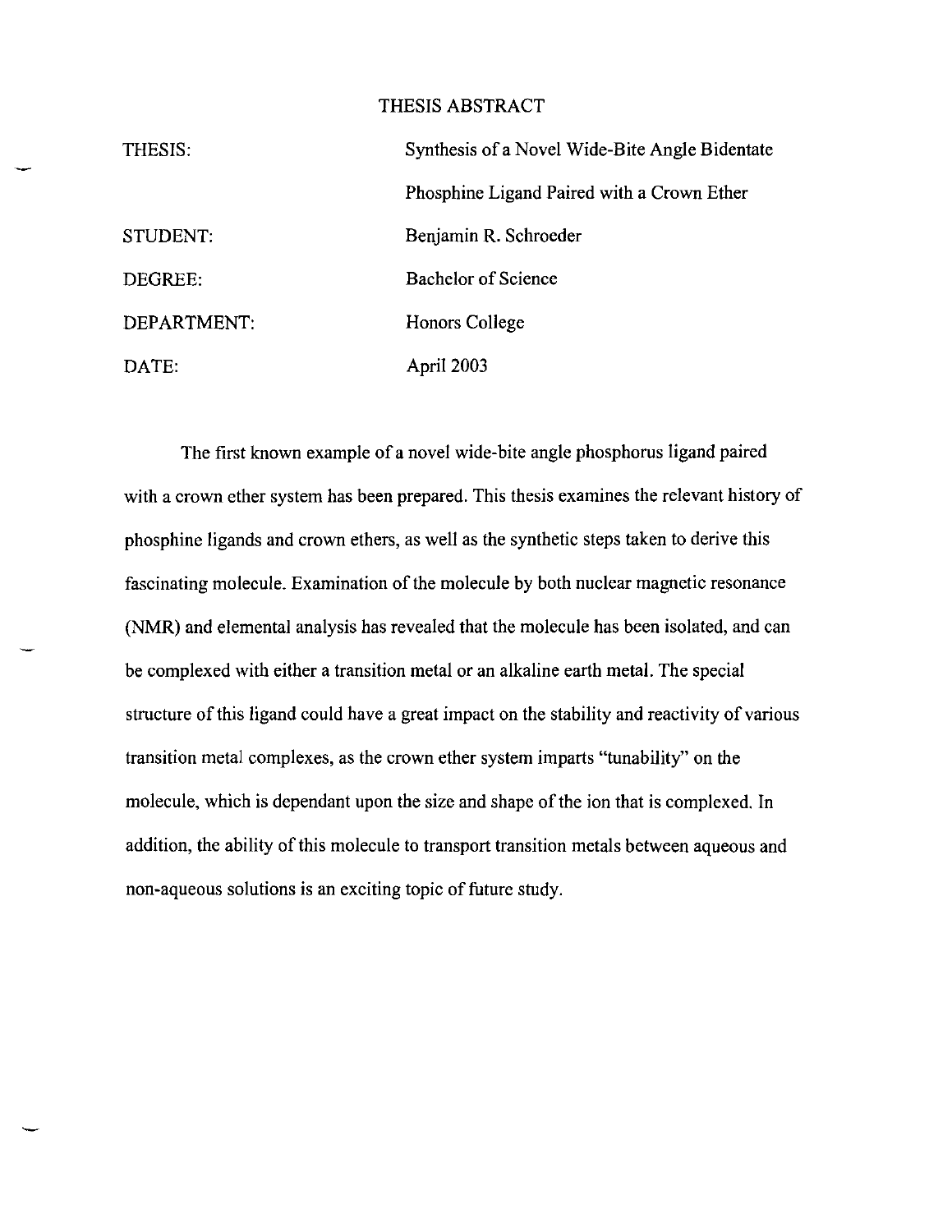## PHOSPHORUS AS A LIGAND

The element phosphorus was first isolated from a urine specimen in 1669 by a German chemist named H. Brandt. Brandt discovered that the element, when isolated in air, glowed in the dark, and thus derived the name "phosphorus" from the Greek terms *phas,* meaning light, and *pharus* meaning bringing.' Elemental phosphorus is known to exist as one of three distinct allotropes: white (which usually appears yellow), red, and black—the latter two existing as a fine powder of the appropriate color.<sup>2</sup> This element can also be found in such useful products as steel, fertilizers, matchsticks, detergents, and fine glass and chinaware.<sup>2</sup>

Phosphorus as a ligand, a molecule that is involved in the bonding of positively charged metal ions, has been studied extensively for many years. Examples of wellknown phosphorus ligands include the following: phosphine (1), triphenylphosphine (2), diphenylphosphinomethane (DPPM) (3), triphenylphosphite (4), and dimethylphosphinoethane (DMPE) (5). Compounds such as (2) have the unique ability



of being both  $\sigma$ -donating ligands, and strong  $\pi$  acceptors.<sup>1</sup> This means that the phosphorus molecule is able to donate electrons from its  $\sigma$  bonding orbitals to metal ions, as well as accept  $\pi$  electrons from other atoms and molecules for use in chemical bonding. Historically, phosphine-ligated metals have been used for a number of applications, such as catalytic or stoichiometric reagents for organic reactions<sup>3</sup> and even as a vital component of the rheumatoid arthritis drug, Aurofin<sup>4</sup>.

The specific phosphine ligand that we have produced in the laboratory is a wide-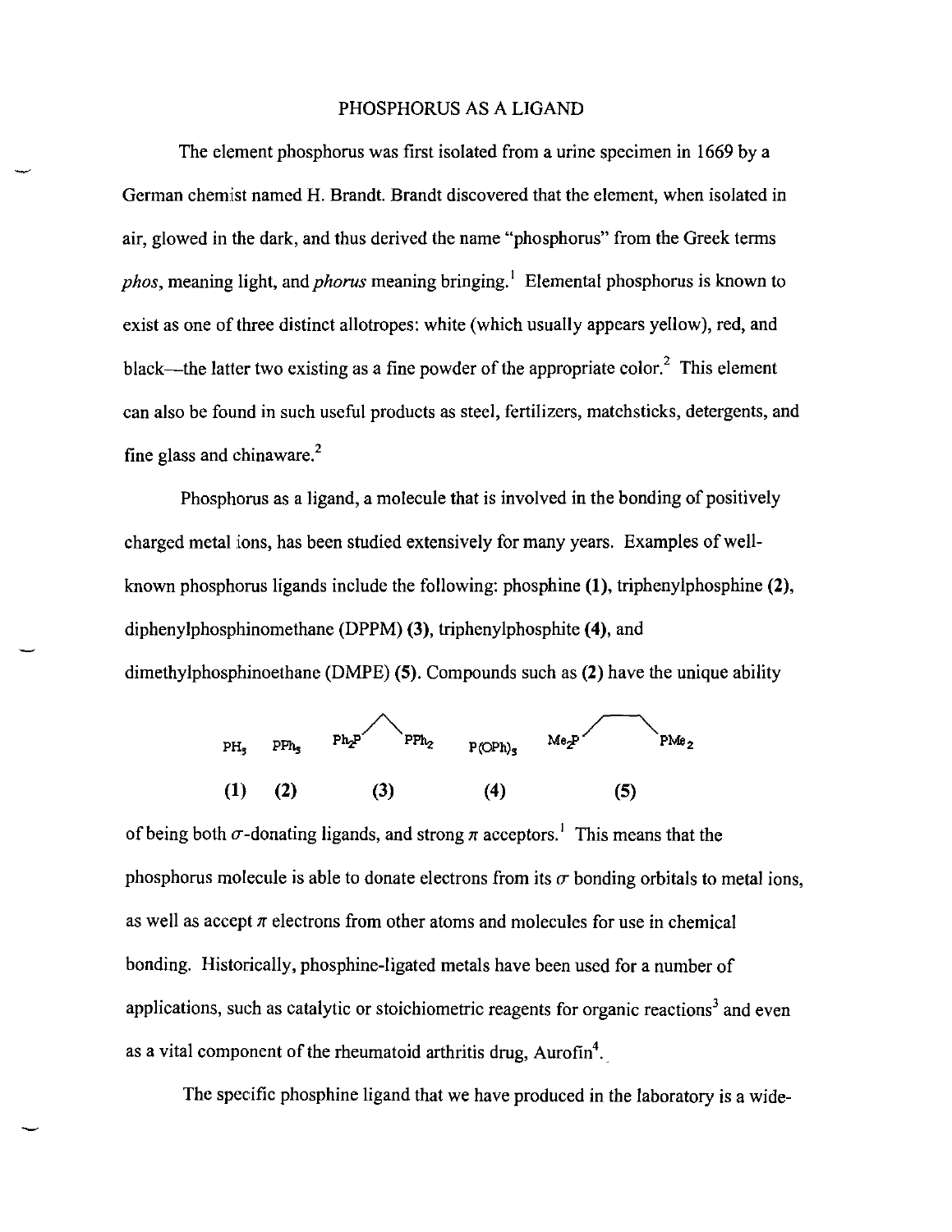bite angle diphenylphosphine ligand. In our molecule, the two-diphenylphosphine groups are an example of a bidentate ligand because there are actually two phosphine ligands branching off a single diphenylether group (6). When discussing the bite angle of



<sup>(6)</sup> 

phosphine ligands, there must be some mention of the Tolman cone angle of the phosphorus sub-group. For phosphorus atoms, the cone angle is defined as the apex angle of a cylindrical cone, centered 2.28 A from the center of the P atom, which touches the outermost atoms of the model. It has been reported that a two phosphine-containing ligand, of the type shown in (7) and (8), as well as our compound, have the characteristic of being able to widen the P-Metal-P ( $P =$  phosphorus) angle during the migration of metal ions in solution, thus accelerating migration reactions.<sup>5</sup> In future studies of our molecule, the bite angle of the phosphine ligands will be of particular interest, as will



metal complexation, and the molecular transformations that accompany this alteration. The bite angles can be calculated by manipulation of data obtained through the infrared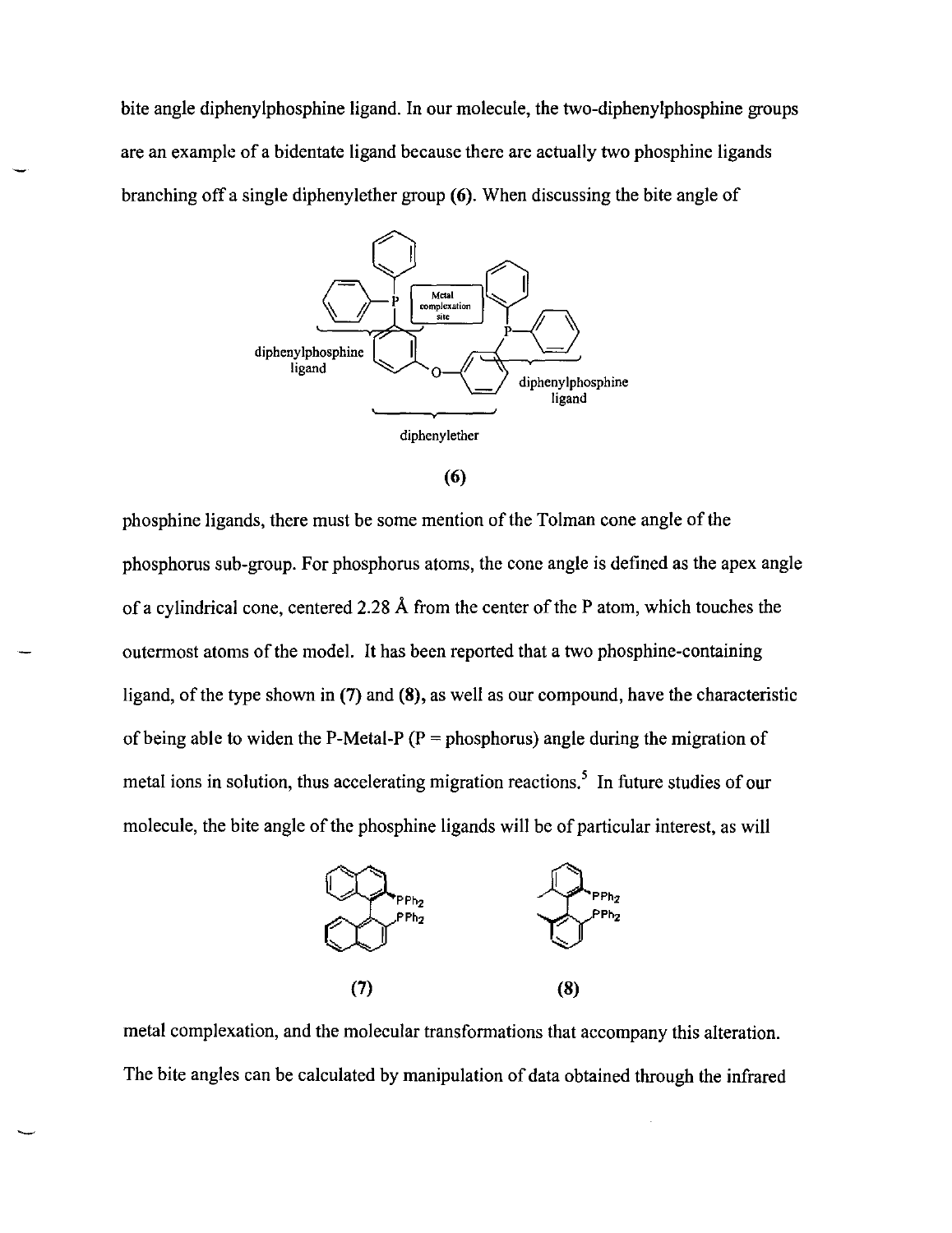spectrum of our compound. The introduction of a metal ion onto a ligand can affect the dipole moment of the ligand in such a way that infrared light, when it is passed through the sample, is absorbed at different frequencies than would normally be observed. Phosphine ligands are best characterized, however, by x-ray analysis, which gives a precise atomic picture of the molecule. This and other spectral properties of phosphorus ligands make them interesting molecules not only to bench chemists, but also to spectroscopists.

### CROWN ETHERS

Crown ether molecules have been at the center of much academic and industrial research since C. J. Pederson first reported their astonishing chemical properties in  $1967$ .<sup>6</sup> A simple organic ether compound is composed of a chain of carbon atoms substituted at various points in the chain with oxygen atoms, each of which have two pairs of nonbonding electrons. The oxygen atoms, being quite a bit more electronegative than the carbon atoms in the chain, possess a slight negative charge, as well as the ability to attract positively charged ions. When these ether hydrocarbon chains are folded back onto themselves, they form a molecule that resembles a "molecular crown" (9), (10), (11), such that the electronegative oxygen atoms face the center of the crown, while the

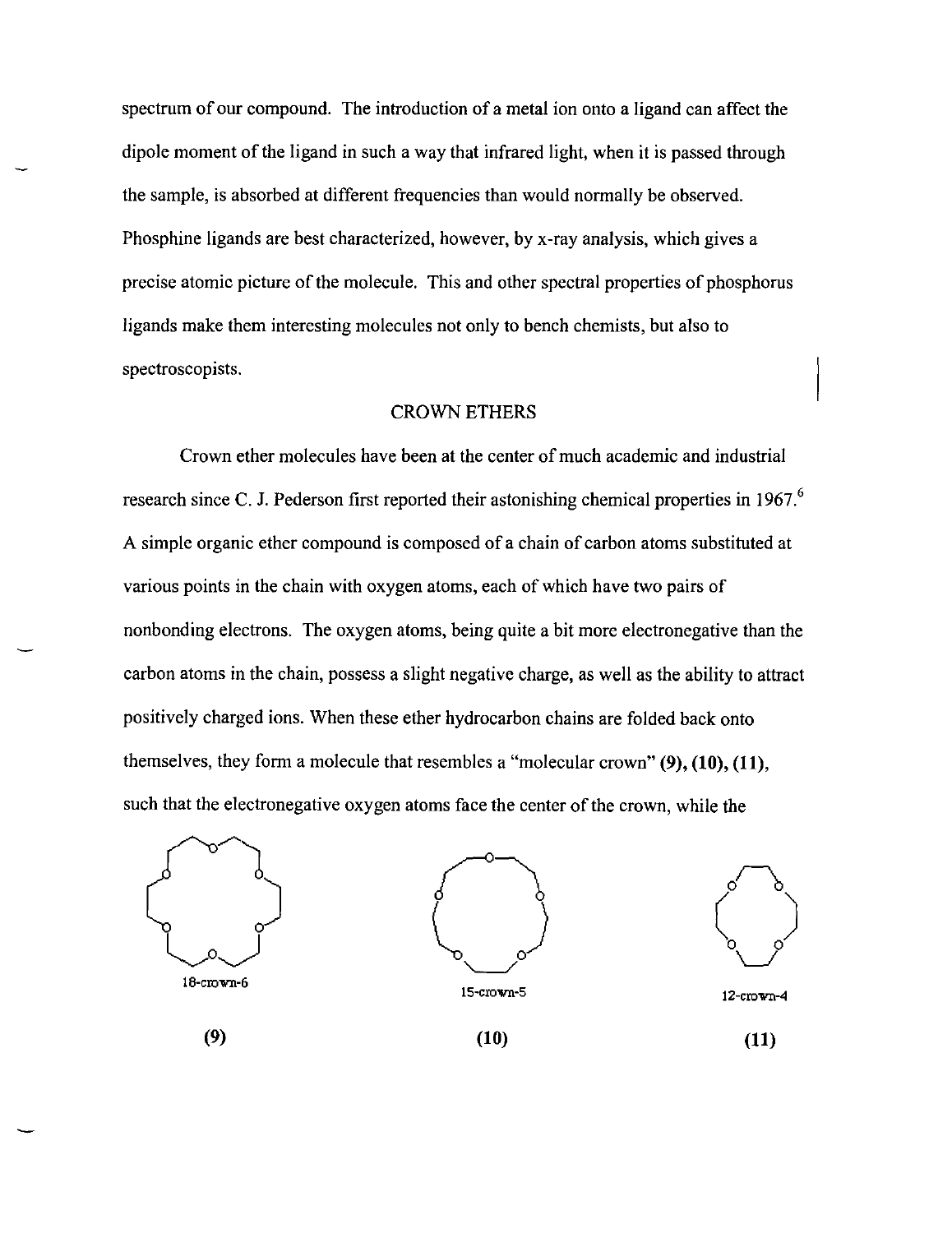carbon atoms point towards the outside of the molecule when complexed with a metal ion.

Of major importance is the fact that many of these cyclic polyethers form complexes with the salts of various elements. Ions of such elements as K, Na, Ca, and even Li form salt-polyether complexes by ion-dipole interaction between the cation and the negatively charged oxygen atoms symmetrically placed in the crown (12). The conditions for the formation of crown ether complexes include: the relative sizes of the ion and the hole in the crown, the number of oxygen atoms in the crown, and the



**(12)** 

coplanarity of the oxygen atoms.<sup>6</sup> If these conditions are met, the chemical structure of the molecule is altered by the complexation of molecular ions, and "tunability" is imparted on the outlying molecular branches.

Scientists are constantly attempting to discover reaction pathways that incorporate speed and efficiency, while maintaining high product yields. By developing different catalysts to drive these reactions, they gain a general understanding of the kinetics and selectivity that guide chemical reactions. As an example, it has been found that crown ether-alkali metal molecules can accelerate the migratory-insertion step in carbonylation reactions by anionic (negatively charged) metal complexes.<sup>7</sup> (13) What this means is that by adding a crown ether complexed with a group-one metal (Na, K, etc.), certain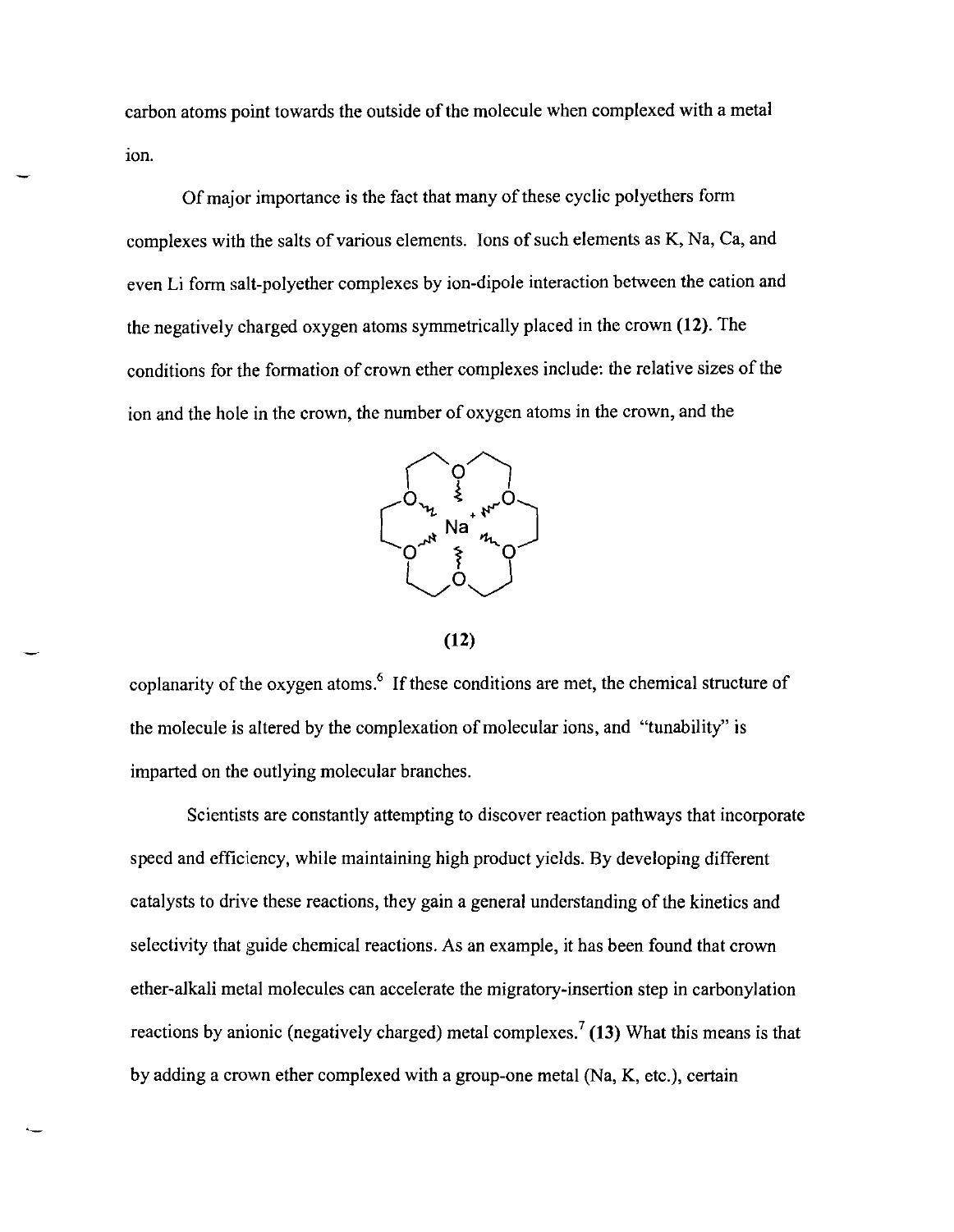carbonylation reactions will take place at a higher rate than normal. This is just one example of many that illustrate the wide variety of useful applications of crown ether system.



(13)

# OUR MOLECULE -A NOVEL WIDE-BITE ANGLE BIDENTATE DIPHOSPHINE LIGAND PAIRED WITH A CROWN ETHER

At present, there are no known examples of wide-bite angle bidentate diphosphine ligands functionalized with crown ether systems. As separate entities, both bidentate diphosphine ligands and crown ether systems display remarkable chemical<sup>1,3,5</sup> and biological<sup>4</sup> activity, but together, the applications of this molecule appear to be endless. A three-dimensional structure of our molecule (14) was created utilizing BioRad Chern Window 6. Molecular modeling techniques utilized in this calculation include computations of both coulombic and Van der Waal's atomic interactions. Recent research has focused on the overall understanding of the affect of metal complexation by crown ether systems on the molecular geometries, redox potentials, and chemical and spectroscopic properties of these structures.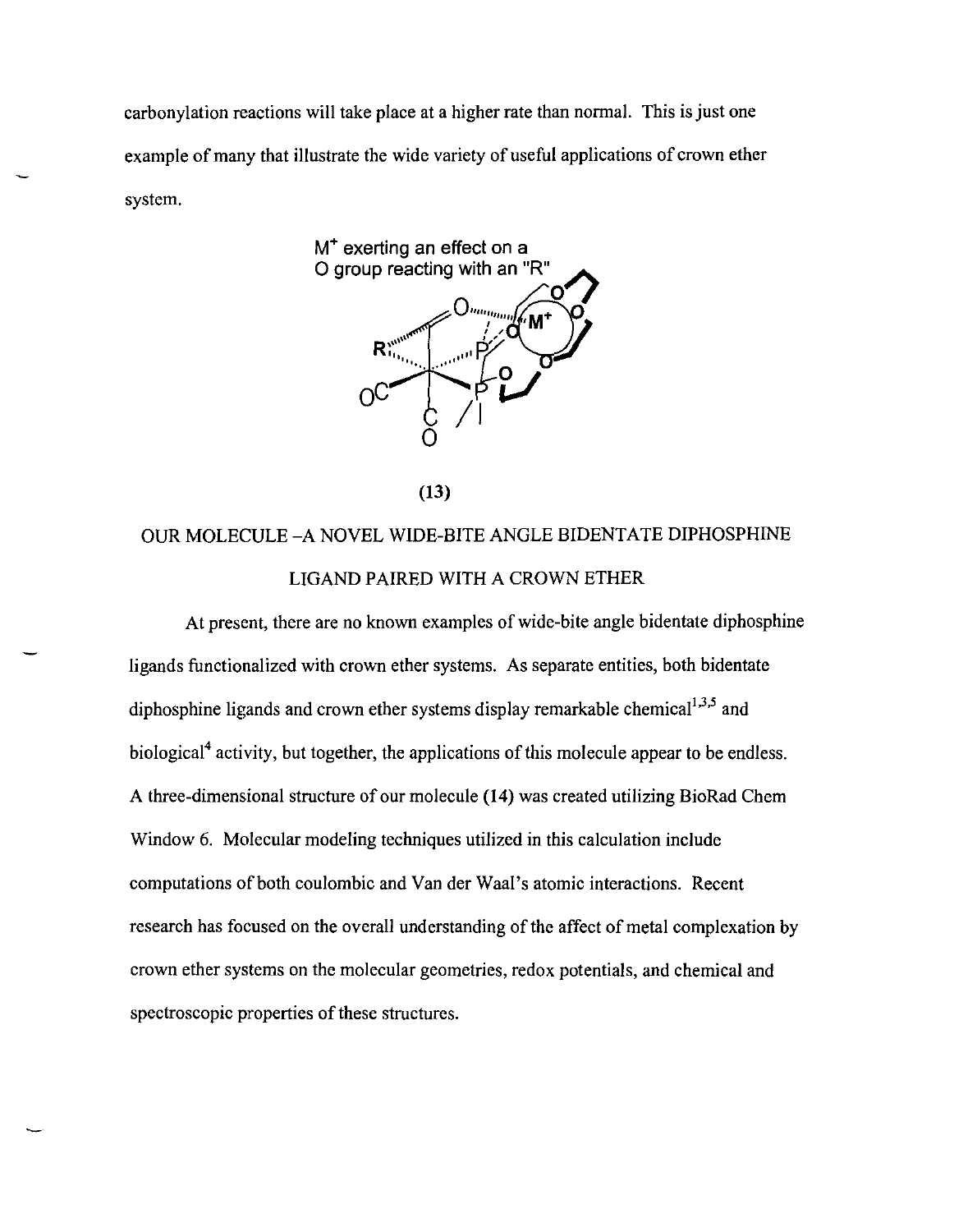

(14)

One of the most fascinating aspects of this molecule is the "tunability" that could be imparted upon the diphosphine ligand branches. One of the conditions that regulate the coordination of metals by crown ethers is the size of the molecular ion that is being complexed. By inserting both larger and smaller molecular ions into the crown cavity, the phosphine branches should move and rotate, similar to the "rabbit ears" on a television antennae (15). This movement should allow different transition metals the



M<sup>+</sup> ion may push P atoms closer or further from each other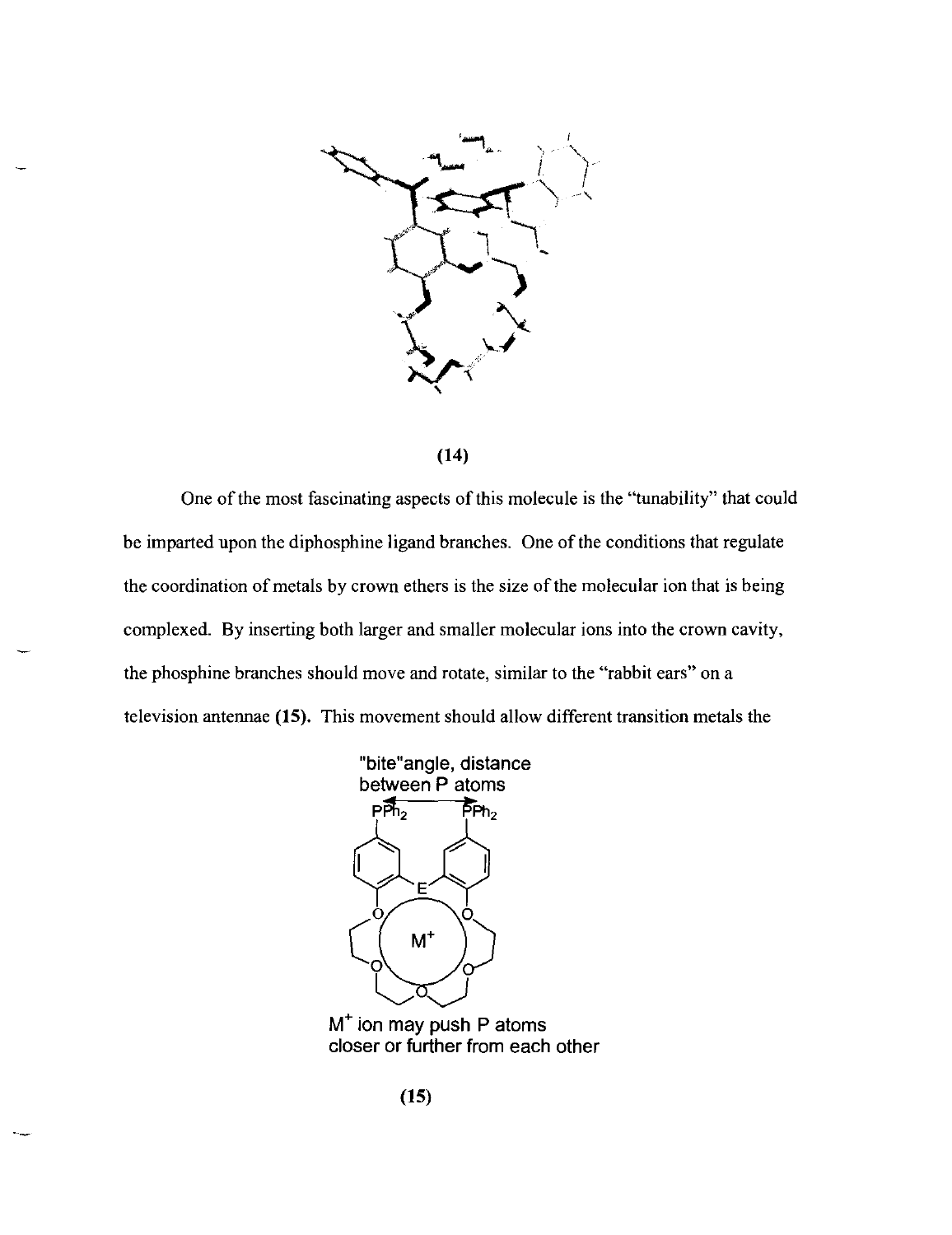opportunity to complex at the phosphorus-binding site than would nonnally be observed. This transfer of information from the crown ether to the phosphorus ligands should lead to insight as to what kind of donor properties the ligand groups comprise. Analysis by FTIR, and x-ray analysis will be especially important in the future, as different molecular confonnations, as well as metal complexations should yield absorption at different frequencies.

It has been understood for some time that complexed crown ether systems are quite adept at catalyzing reactions involving phase transfer of reagents. The positively charged, complexed crown ether ring is able to fonn an ion pair with a negatively charged species, such as a cyanide group. Because the outside ring of the complexed crown ether is largely hydrocarbon in nature, it is able to pass from an aqueous environment, which may contain the negatively charged species, to a nonaqueous (organic) environment that contains a chemical needed for reaction with the negatively charged species. The presence of the crown ether molecule facilitates the reaction of the two species.

Future studies of crown molecules associated with diphenylphosphine ligands will include (16), (17), and (18), as each should display different donor abilities with regards to varying the identity of "E". This variance in donor abilities will lead to increased studies of the "tunability" of the diphenylphosphine ligands. Other fascinating uses for our molecule include the possibility of development of a molecular switch, in which the switch is triggered by the presence or absence of either a crown-complexed ion or a charged long-chain hydrocarbon guided through the crown. Finally, another possible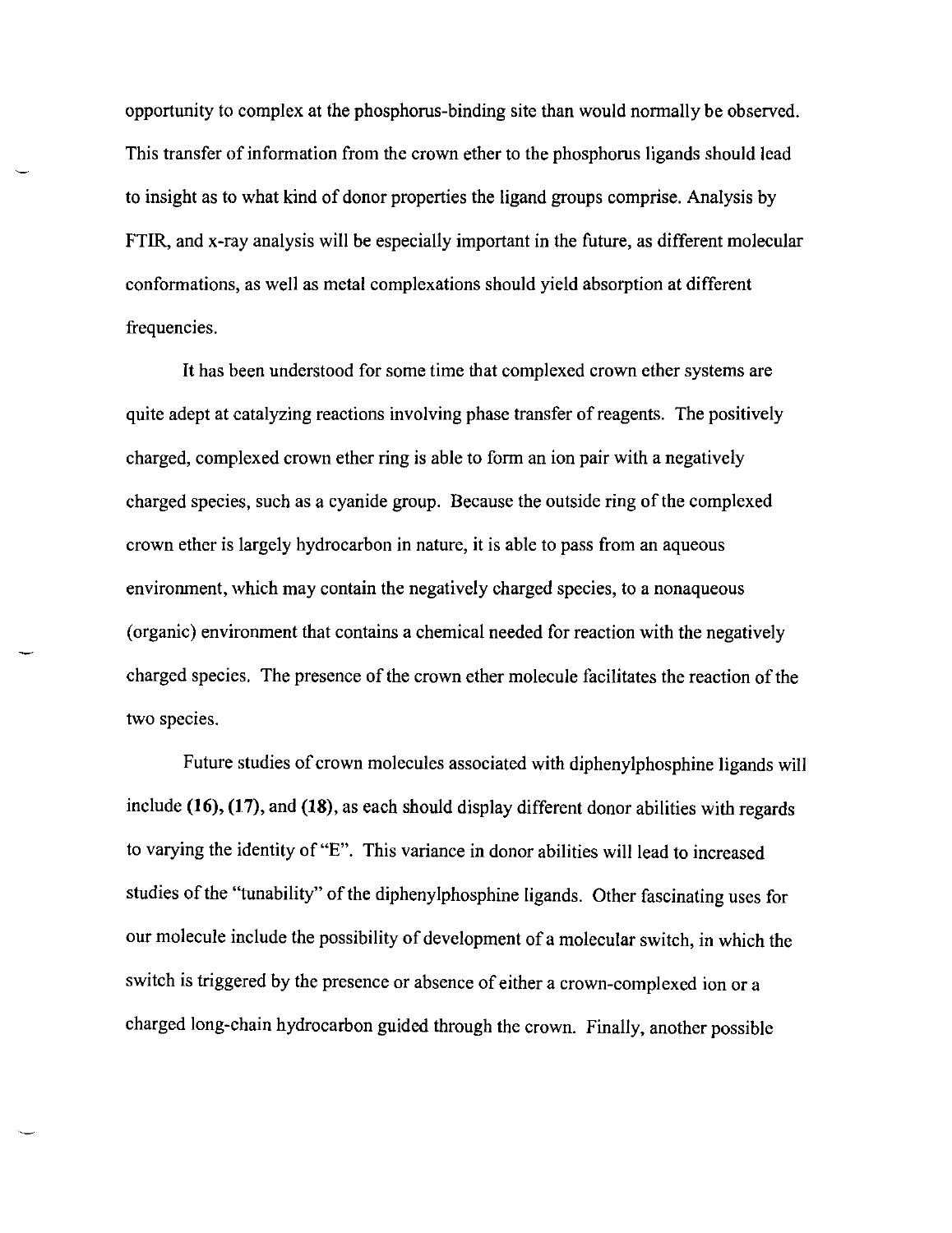

area of interest is the selective interaction of our compound with various substrates owning specific conformations. Ultimately, the sky is the limit as to how far we would be interested in investigating the chemical and biological properties of this compound.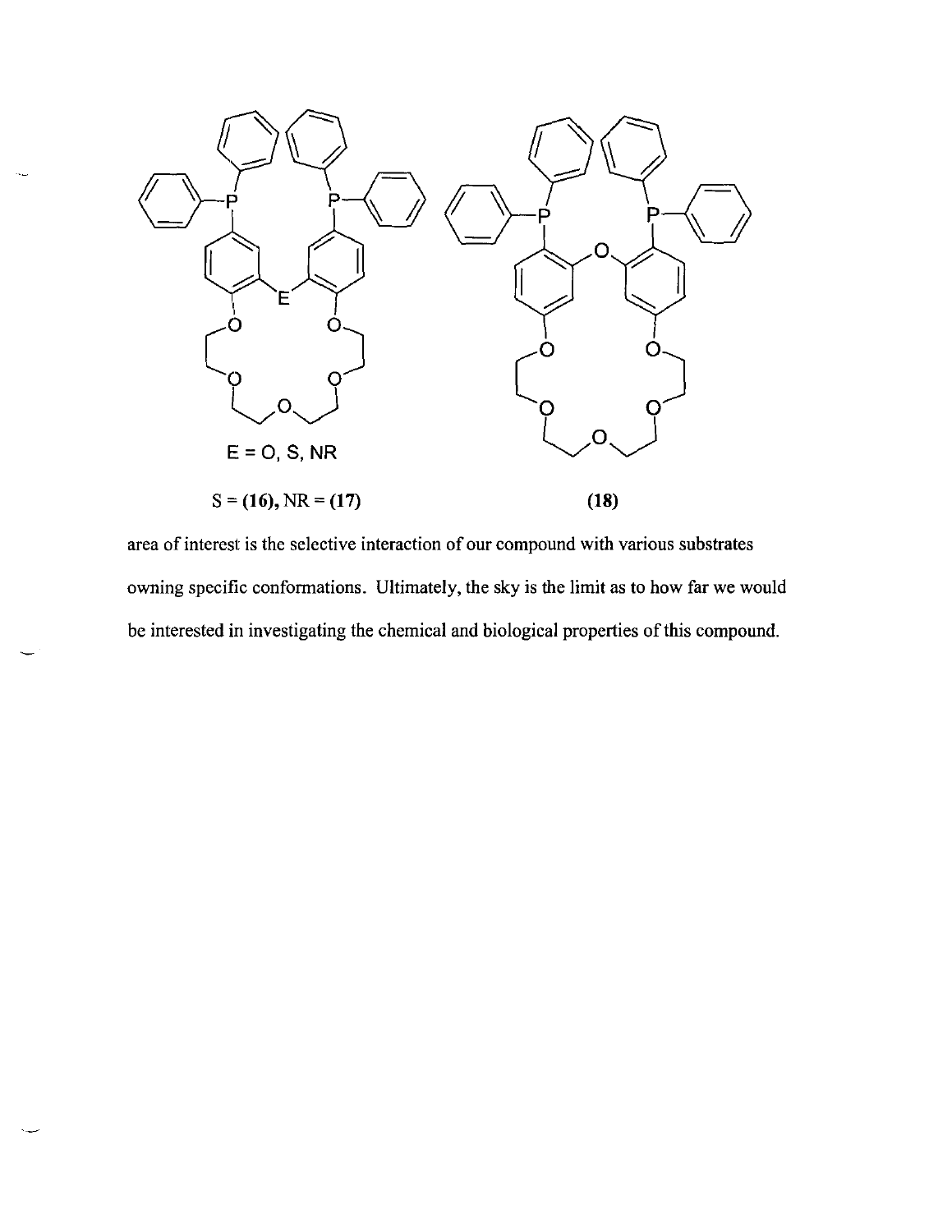## Experimental Section

Reagents and Materials. Triethyleneglycol, thionyl chloride, guiacol, sodium methoxide, ultra-dry THF, n-butyllithium, and dry chlorobenzene were obtained from Aldrich Chemical Co., Inc. Molecular bromine was purchased from Fisher Scientific Int. Methods and Instruments. All reactions and purifications were performed under a blanket of argon.  ${}^{1}H$ ,  ${}^{13}C$ , and  ${}^{31}P$  NMR spectra were recorded on a 400MHz JEOL Fourier Transform instrument, and dissolved in chloroform-D. Separation by chromatographic column was carried out using a Biotage Flash 40 apparatus, and a Biotage Si 40S 3191-1 column. Elemental analysis was carried out by Midwest Microlab Ltd., Indianapolis, IN.

Preparation of Triethylenedichloride from Triethyleneglycol<sup>8</sup>



In a dry, 1500mL three-necked round bottom flask, 465mL benzene and 91.8mL of pyridine were added to I OO.Og (88.9mL, 0.5 I 5mol) of triethylene glycol. This mixture was heated to  $\sim 86^{\circ}$ C and allowed to reflux under argon with stirring. 139.9g (82.7mL, 1.176mol) of thionyl chloride  $(SOCl<sub>2</sub>)$  were added dropwise with stirring over three hours. Following the addition of thionyl chloride, the mixture was allowed to reflux at  $\sim$ 78°C for 16 hours to ensure mixing. The mixture was then allowed to cool to room temperature prior to adding II. 7mL of concentrated HCI diluted with 46mL of distilled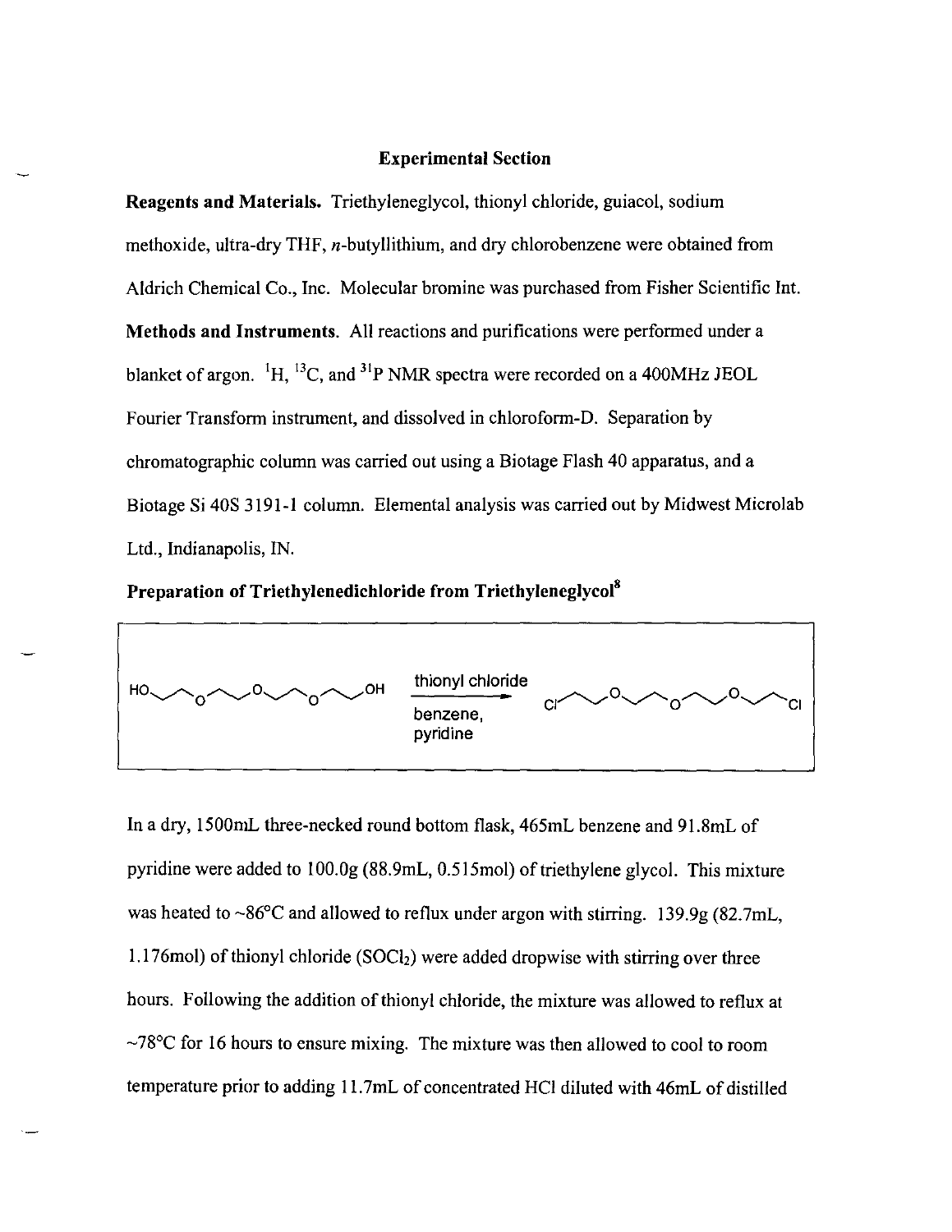H20 dropwise over IS minutes. The product, tetraethylenedichloride, was in the benzene layer, which must be separated from the water layer that containes the pyridine salts and other reagents. A separatory funnel is used to isolate the organic layer, which is then rotary evaporated to remove excess solvent. The remainder of the product was isolated by short path distillation under vacuum and collected in an ice-filled receiver. The product distilled at about  $115^{\circ}$  C under vacuum as a clear, yellowish, dense liquid.

The Ullman Reaction - The preparation of 2,2'-Dimethoxydiphenyl ether<sup>9</sup>



In an extremely dry 2000mL three-necked round bottom flask, 73.6mL (83.2g, 0.670mol) guiacol were added to  $\sim$ 1000mL of benzene with stirring. 43.6g (0.807mol) of sodium methoxide were carefully added to the mixture of benzene and guiacol. Approximately 30 minutes after the sodium methoxide was added, a white solid precipitate formed. The mixture was put on the rotary evaporator in order to evaporate the benzene portion, leaving the guiacol salt. 1000mL pyridine were added in order to dissolve the guiacol salt with stirring under argon. This mixture was allowed to reflux for 30 minutes to ensure mixing. After the mixture cooled to room temperature, 40.0g CuCl, which has been dried in an oven at  $125^{\circ}$  C, through the condenser were added. The system was allowed to reflux during the addition of I 66mL (250g, 1.337moi) of o-bromoanisole, which was added dropwise over a period of six hours. *Ortho-bromoanisole* can be diluted with pyridine in order to ensure that the reagent is being added slowly. Following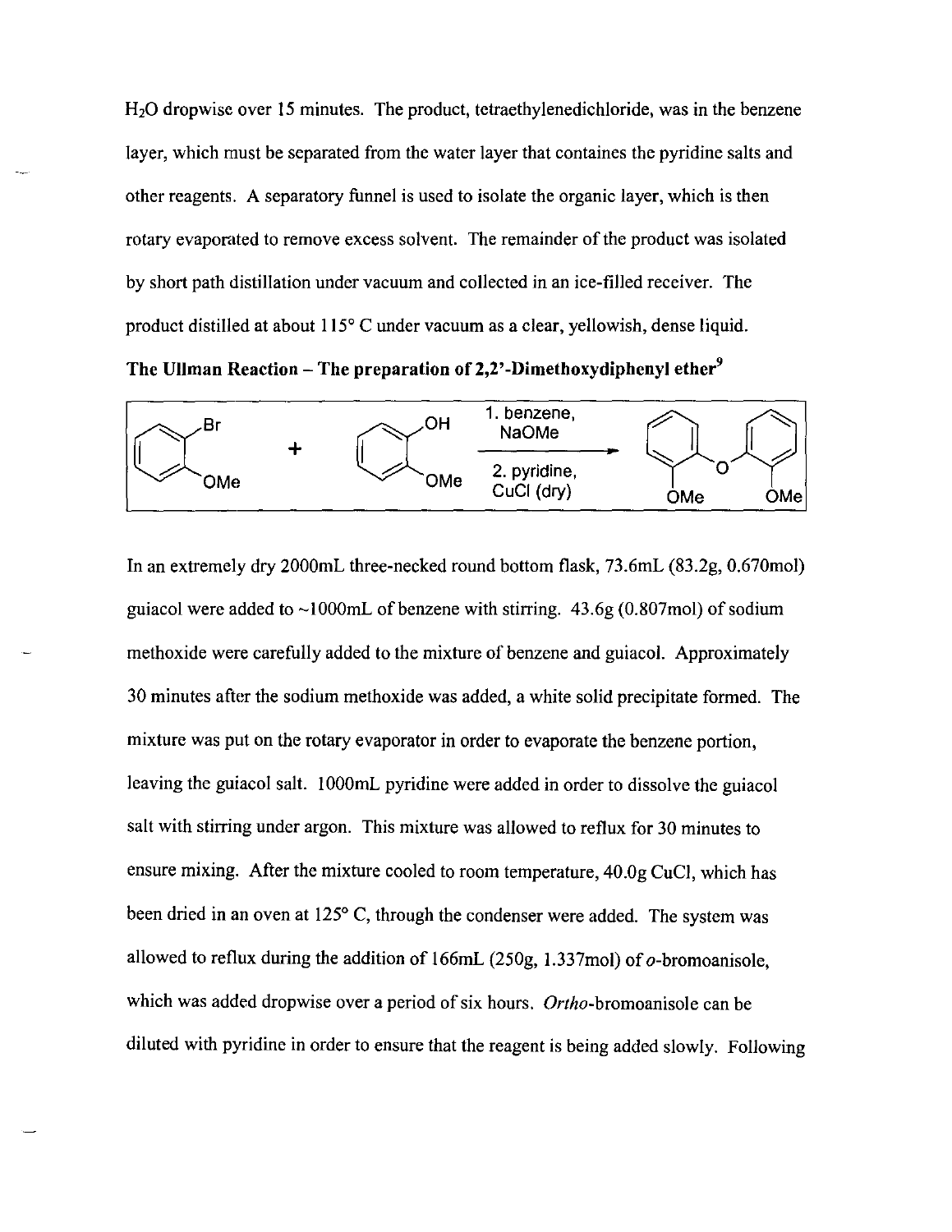the addition of the o-bromoanisole, the system was left at a gentle reflux under argon for a period of three days.

Following the reflux period, the solution was made acidic by the addition of 2M HCI until a precipitate formed (a color change was also observed). To separate the product from the water layer, hexane was added and a separatory funnel used to divide the layers. The hexane layer was then put on the rotary evaporator and found to contain both the product and excess  $o$ -bromoanisole. The water layer was rinsed several times with hexane to ensure that the entire product was extracted and added to the organic layer for purification. The solvent (hexane) was then put on the rotary evaporator. The remaining side products, including the o-bromoanisole starting reagent was then vacuum distilled to leave the product.  $86.82g(0.377mol)$  of 2,2'-Dimethoxydiphenyl ether were recovered (56.3%) in the running of this reaction. <sup>1</sup>H NMR  $\delta$  3.85 (6H, s, -OCH<sub>3</sub>), 6.85 (2H, q, aromatic), 6.98 (2H, d, aromatic), 7.06 (2H, t, aromatic). <sup>13</sup>C NMR  $\delta$  56.0 (2C, -OCH3), 77.0 (IC, CDCh), 113.1 (2C, aromatic), 119.0 (2C, aromatic), 121.0 (2C, aromatic), 124.0 (2C, aromatic), 146.2 (2C, aromatic -QC), 150.8 (2C, aromatic- $COCH<sub>3</sub>$ ).

Demethylation / Hydroxylation of 2,2'-Dimtethoxydiphenyl ether<sup>10</sup>



In a 2000mL three-necked round bottom flask, 86.82g (0.377mol) 2,2'-

Dimethoxydiphenyl ether were dissolved in 868mL of dry chlorobenzene. Once the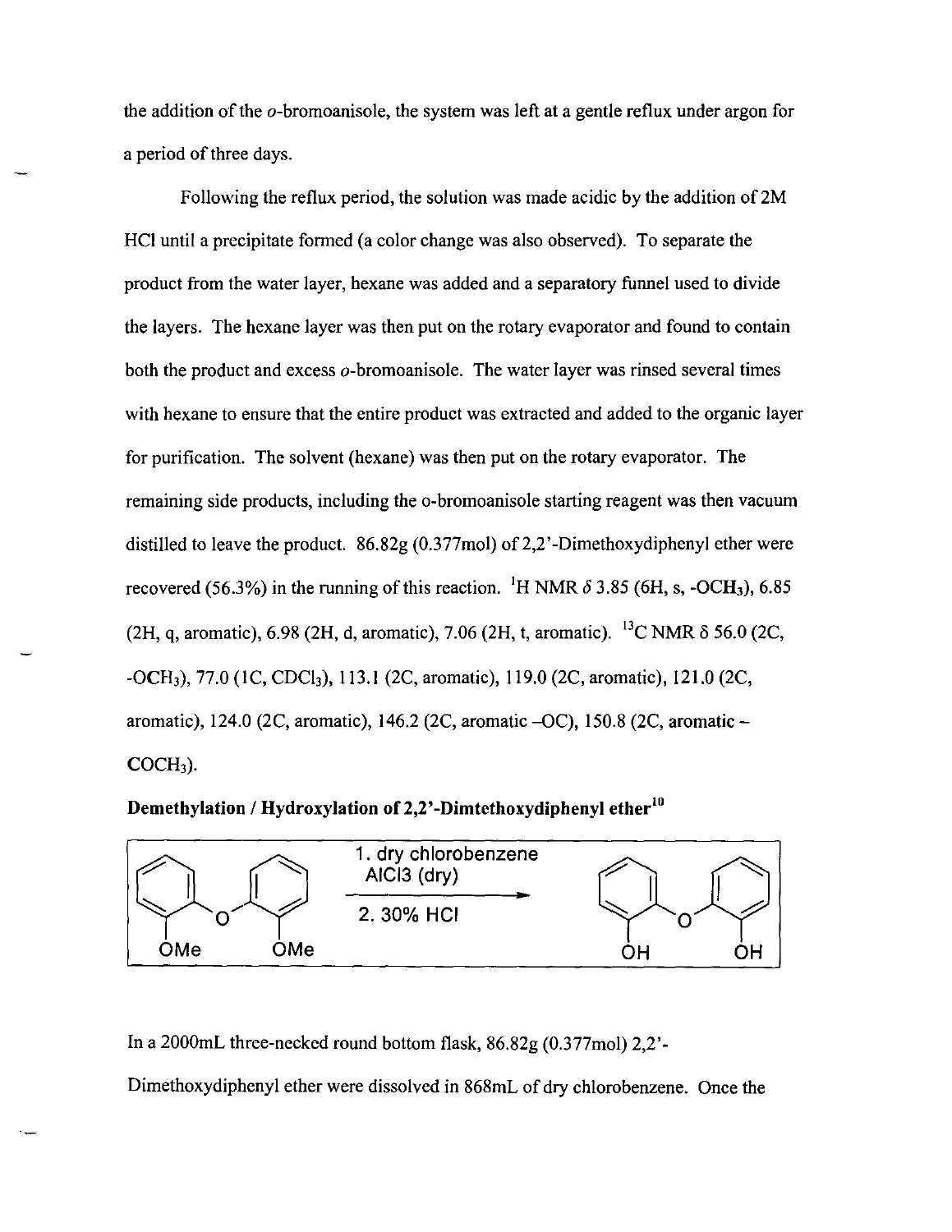reagent dissolved, 173.6g of dry AlC<sub>l</sub> were added. This mixture was heated to a gentle reflux under argon for a total of two hours. After the mixture cooled to room temperature, enough 30% HCl was added to bring the pH of the solution to about three. By adding acid to the solution, the product precipitated out as a white solid. About 250mL diethyl ether were added to dissolve the product and separate it from the acid layer. The ether layer also contained the excess chlorobenzene, which must be removed via hi-vac. The impure product was recrystallized by ether-hexane. More specifically, just enough ether was added to dissolve the entire impure product. After the ether was added, hexane was added dropwise until the first signs of a precipitate formed. The solution was placed in the freezer so that the whole of the product was able to precipitate out of solution. Excess solvent was poured off and the crystals dried on the hi-vac.  $32.79g (0.162mol)$  of 2.2'-Dihydroxydiphenyl ether was recovered (43.0%) in the running of this reaction. <sup>I</sup>H NMR  $\delta$  5.85 (2H, s, Ph-OH), 6.85 (8H, d, aromatic). <sup>13</sup>C NMR δ 77.0 (1C, CDCl<sub>3</sub>), 117.0 (2C, aromatic), 118.2 (2C, aromatic), 121.4 (2C, aromatic), 125.0 (2C, aromatic), 143.8 (2C, aromatic,-COC-), 147.0 (2C, aromatic, COH).

## *para-Bromination* **of 2,2'-Dihydroxydiphenyl ether<sup>8</sup>**



In a 1000mL three-necked round bottom flask,  $15.0g(0.074 \text{mol})$  of  $2.2'$ -Dihydroxydiphenyl ether was added to 450mL of dichloromethane. An ice bath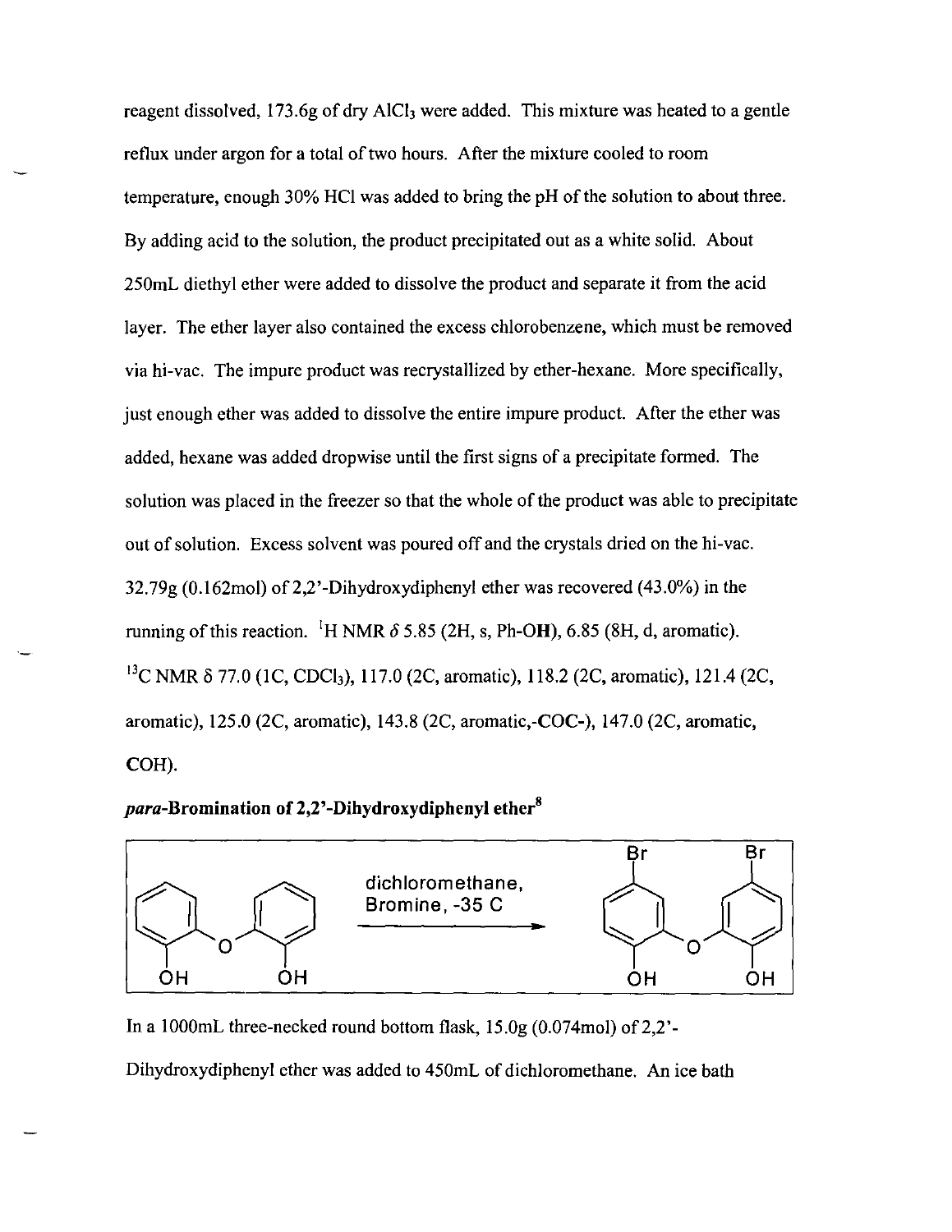consisting of a slurry of acetonitrile and liquid nitrogen was used to bring the temperature of the mixture to  $-35^{\circ}$  C. By decreasing the temperature, bromination is sure to occur *para* to the hydroxyl groups on the benzene ring systems. 27.0g (0.169g) of molecular bromine was added over a six-hour period with stirring, under argon at a temperature of \_350 C. Following the addition of bromine, the ice bath was warmed to room temperature. The mixture stirred at room temperature for  $\sim$ 12 hours, or until all of the bromine color disappeared. When the red coloring did not disappear, a saturated aqueous solution of sodium thiosulfate was added. The solvent was removed by rotary vacuum evaporation and the solid dissolved in  $CH_2Cl_2$ , and washed with 25mL of distilled  $H_2O$ five times. The organic portion was dried with solid sodium sulfate to remove any excess water. Sodium sulfate was removed by vacuum filtration and the remainder of the solvent was evaporated by rotary vacuum evaporation. The product was purified and recrystallized by adding enough dichloromethane or chloroform to just dissolve all of the crystals. The mixture was slowly heated to concentrate the product in the solvent. Enough hexane was added so that the first sign of precipitate were seen, and the system was allowed to cool to room temperature. The product was placed in the freezer, and the remainder of the solid was allowed to precipitate out of solution. Excess solvent was poured off, and the crystals were dried under high vacuum. 19.39g (0.054mol) of 5,5'- Dibromo-2,2'-dihydroxydiphenyl ether was prepared (73.0%) in the running of this reaction. 'H NMR *0* 5.87 (2H, s, Ph-OH), 6.90 (2H, d, HOCC-H), 6.96 (2H, s, R-CH-CBr), 7.17 (2H, dd, OC-CH-CBr). <sup>13</sup>C NMR δ 77.0 (1C, CDCl<sub>3</sub>), 112.2 (2C, RCBrR), 118.1 (2C, aromatic), 121.5 (2C, aromatic), 128.7 (2C, aromatic), 143.9 (2C, -COC-), 146.2 (2C, RCOHR).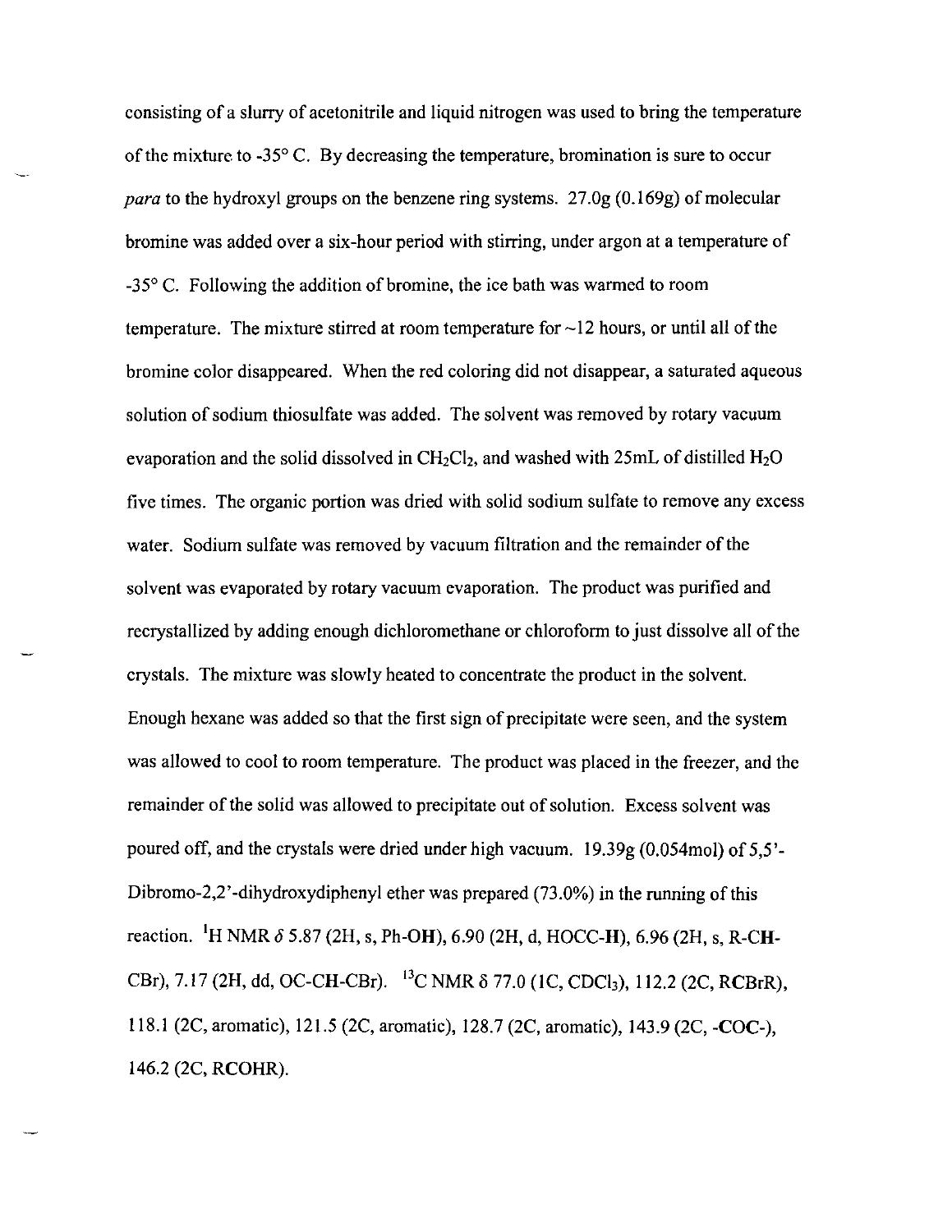**Crowning of S,S'-Dibromo-2,2'-dihydroxydiphenyl ether<sup>10</sup>**



(O.022mol) dry 5,5'-Dibromo-2,2'-dihydroxydiphenyl ether. The reagent was dissolved in the butanol and allowed to stir for five minutes. In a separate beaker, 20mL of distilled water were added to 2.72g (0.048mol) of potassium hydroxide. The aqueous potassium hydroxide was added straight to the solvent to make the salt of the 5,5'-Dibromo-2,2' dihydroxydiphenyl ether. The system was then diluted with IOOmL n-butano!. The system was placed under argon, and 5.59g (O.024mol) of diluted tetraethylenedichloride were added dropwise over a period of two hours. The system was allowed to reflux under argon with stirring for a minimum of 36 hours. After the reaction had cooled to room temperature, the n-butanol was rotary evaporated, and the system was placed under high-vacuum to remove all excess water. The crude product was dissolved in dichloromethane and the side products were extracted three times with 3M HC!. The crown ether product remained in the organic solvent, which was placed on the rotary evaporator.

The crude crown ether was extracted from any remaining side products, by the addition -250mL of heptane and boiled for 3 minutes before the supernatant was poured off into a beaker. As the heptane cooled, the purified crown precipitated out of solution.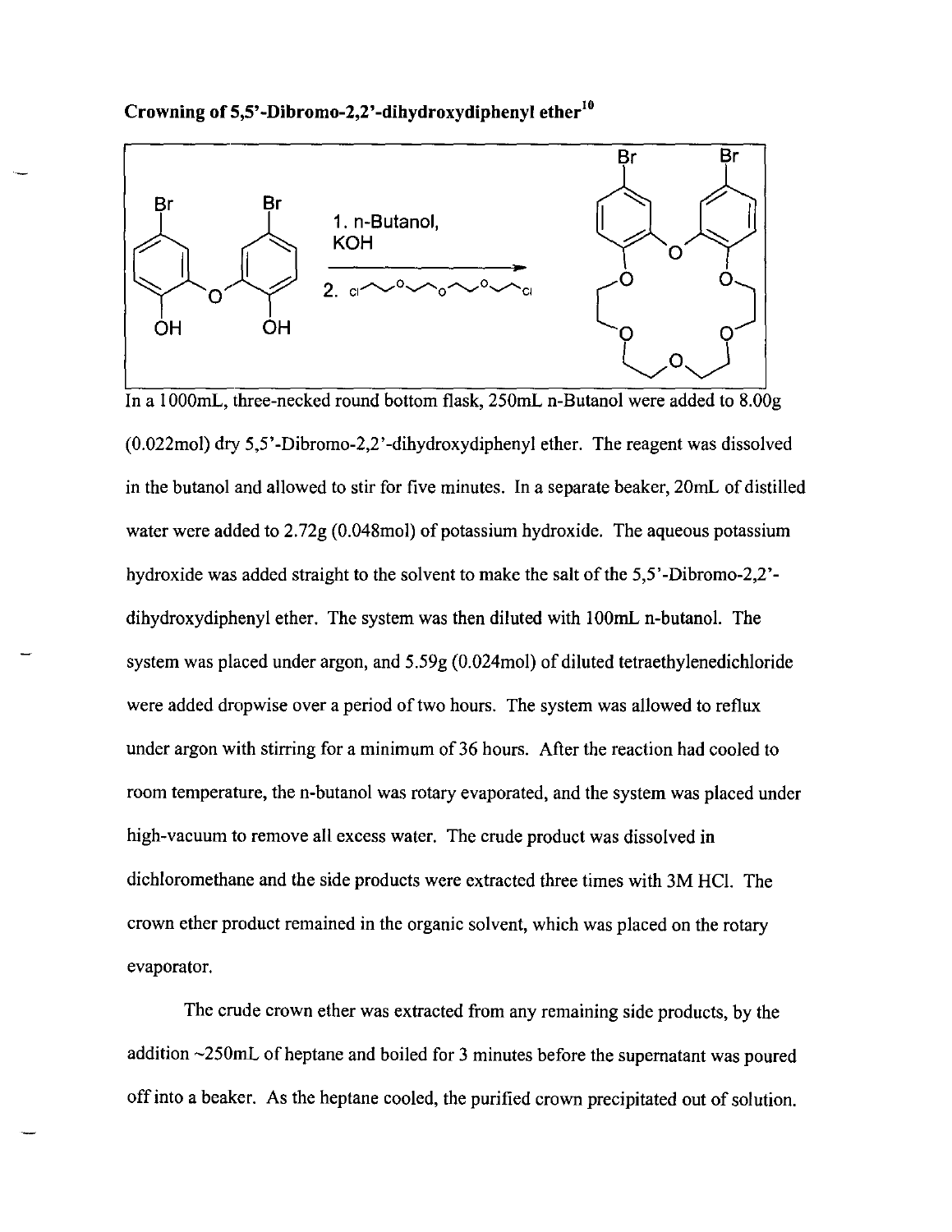The hot heptane extraction was repeated until no more precipitation was observed. The crown-heptane mixture was placed in the freezer after it had cooled to room temperature in order to allow maximum precipitation. 10.50g (0.0.020mol) of dibrominated, diphenyl 18-crown-6 were prepared (90.9%) in the running of this reaction. <sup>1</sup>H NMR  $\delta$  3.60 (8H, t,  $-OCH_2CH_2O$ ), 3.77 (4H, t, PhOCH<sub>2</sub>CH<sub>2</sub>O), 4.13 (4H, t, PhOCH<sub>2</sub>CH<sub>2</sub>), 6.85 (2H, d, ROCC-H), 6.94 (2H, s, R-CH-CBr), 7.14 (2H, dd, OC-CH-CBr). <sup>13</sup>C NMR  $\delta$  69.5 (4C, crown), 71.2 (4C, crown), 77.0 (1C, CDCl<sub>3</sub>), 112.2 (2C, RCBrR), 118.1 (2C, aromatic), 121.5 (2C, aromatic), 12S.7 (2C, aromatic), 143.9 (2C, -COC-), 146.2 (2C, RCOHR).

**Phosphorylation of 5,5'-Dibromodiphenyl-18-crown-6** 



In an extremely dry 500mL, three-necked round bottom flask equipped with a magnetic stirbar and argon, 300mL dry THF was added through a septum to 6.0g (0.0116 mol) of purified 5,5' -Dibromodiphenyl-IS-crown-6. The crown ether was completely dissolved before the addition of any n-Butyllithium. An ice bath was prepared that was composed of a slurry of ethyl acetate and liquid nitrogen that brought the temperature to  $-78^{\circ}$  C. Using a 5mL plastic syringe and metal needle, 9.3mL (7.21g, 0.113mol) of n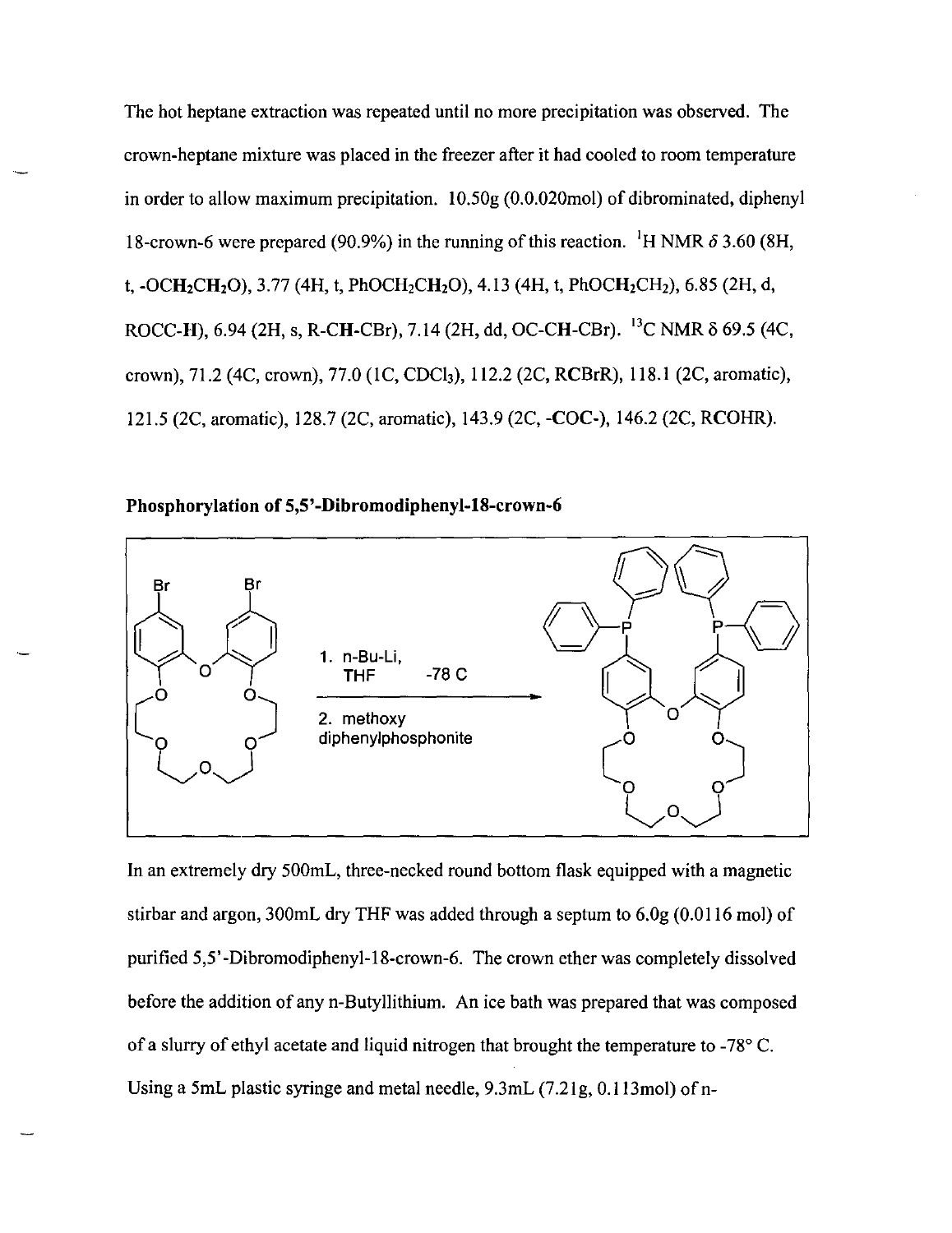Butyllithium were added in two portions-one-5mL portion and one-4.3mL portion. This reagent was added over two 10-minute periods. When adding n-Butyllithium, the metal needle was cooled with liquid nitrogen periodically so that the reagent was cool upon entering the system. Following the addition of n-Butyllithium, the system was allowed to sit for  $\sim$ 20 minutes at -80 $^{\circ}$  C. Again, using a 5mL plastic syringe and metal needle,  $4.64$ mL  $(5.002g, 0.023$ mol) of methoxydiphenyl phosphonite was added over a period of 15 minutes. Following the addition of the phosphonite, the ice bath was allowed to warm to room temperature and the mixture to sit overnight.

Two milliliters of 10% aqueous ammonium chloride and 2mL triethylamine were added to the system at room temperature. **In** order to separate the crude phosphine crown, the THF/organic layer was rotary evaporated and placed on the hi-vac. The crude phosphine crown was a very viscous, clear liquid. In a first attempt to recrystallize the diphenylphosphine crown, the compound was boiled in heptane and poured off into a large beaker, allowed to cool and placed in the freezer to induce precipitation. After two days, it appeared that a precipitate had formed and accumulated at the bottom of the beaker. The heptane was poured off to reveal a white layer of what appeared to be solid. As the solvent evaporated, the white solid changed to a clear, sticky agar-like film at the bottom of the beaker. The film was dissolved in 50 mL dichloromethane, collected in a 100 mL round bottom flask, and placed on the rotary hi-vacuum, but failed to solidify.

**In** an attempt to induce precipitation, the viscous liquid was boiled in absolute ethanol at  $\sim85^{\circ}$  C for 30 minutes, allowed to cool to room temperature, and placed in the freezer. The next day, it appeared as though the diphosphine crown had crystallized in the ethanol. When placed on the rotary hi-vac, the solvent evaporated completely to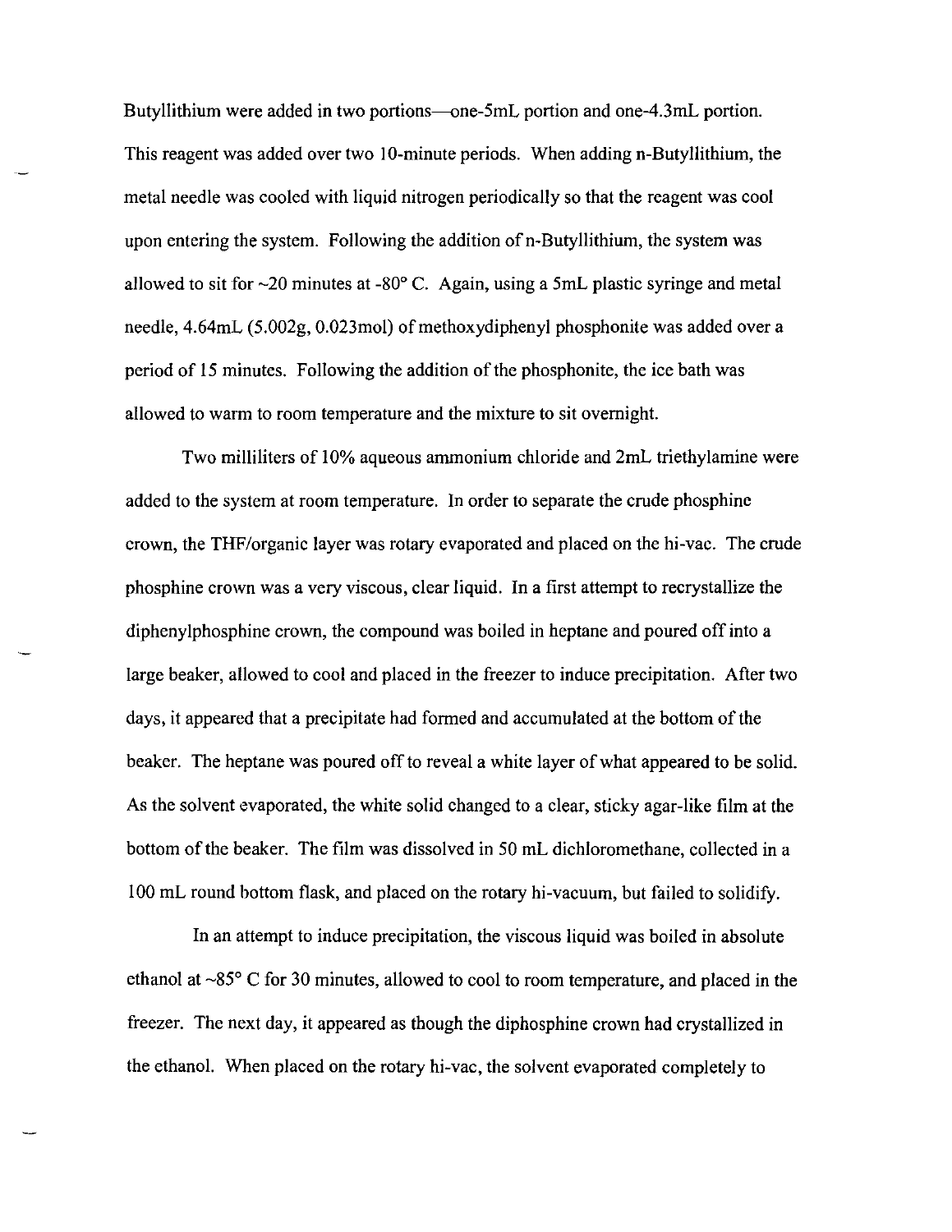leave a dense, viscous liquid. When this liquid was placed on the high vacuum, it expanded rather quickly to yield a filmy, bubbly solid. After spectral analysis by NMR, it was discovered that impurities existed in the compound. Using a Biotage Flash 40 column chromatography apparatus equipped with a Biotage column, a separation was performed, isolating 0.20 g of pure diphenylphosphine 18-crown-6. <sup>1</sup>H NMR  $\delta$  3.60 (8H, s, -OCH<sub>2</sub>CH<sub>2</sub>O), 3.72 (4H, s, PhOCH<sub>2</sub>CH<sub>2</sub>O), 4.13 (4H, s, PhOCH<sub>2</sub>CH<sub>2</sub>), 6.71 (2H, s, split, -OCCHCBr), 6.87 (2H, s, split, ROCC-H), 6.96 (2H, s, split, R-CH-CBr), 7.21 (20H, phenylphosphine).  $^{31}P$  NMR  $\delta$  -5.78 (2P, s, PhPPh<sub>2</sub>).

## **Results and Discussion**

Through the five-step organic reaction scheme shown below, 0.20g of pure diphenylphosphine 18-crown-6 was produced. The first step, the classic Ullmann



reaction, involved the coupling of two disubstituted aromatic systems, and yielded 86.82g (0.377mol) of dimethoxydiphenyl ether in 56.3% yield. Step two involved the demethylation/hydroxylation reaction of the dimethoxydiphenyl ether molecule. In this reaction, aluminum trichloride acted as a catalyst that facilitated the removal of the methyl group prior to the protonation of the system, which was done by 30% HC!. Successful hydroxylation of the methoxy groups yielded 32.79g (0. 162mol) in a 43.0%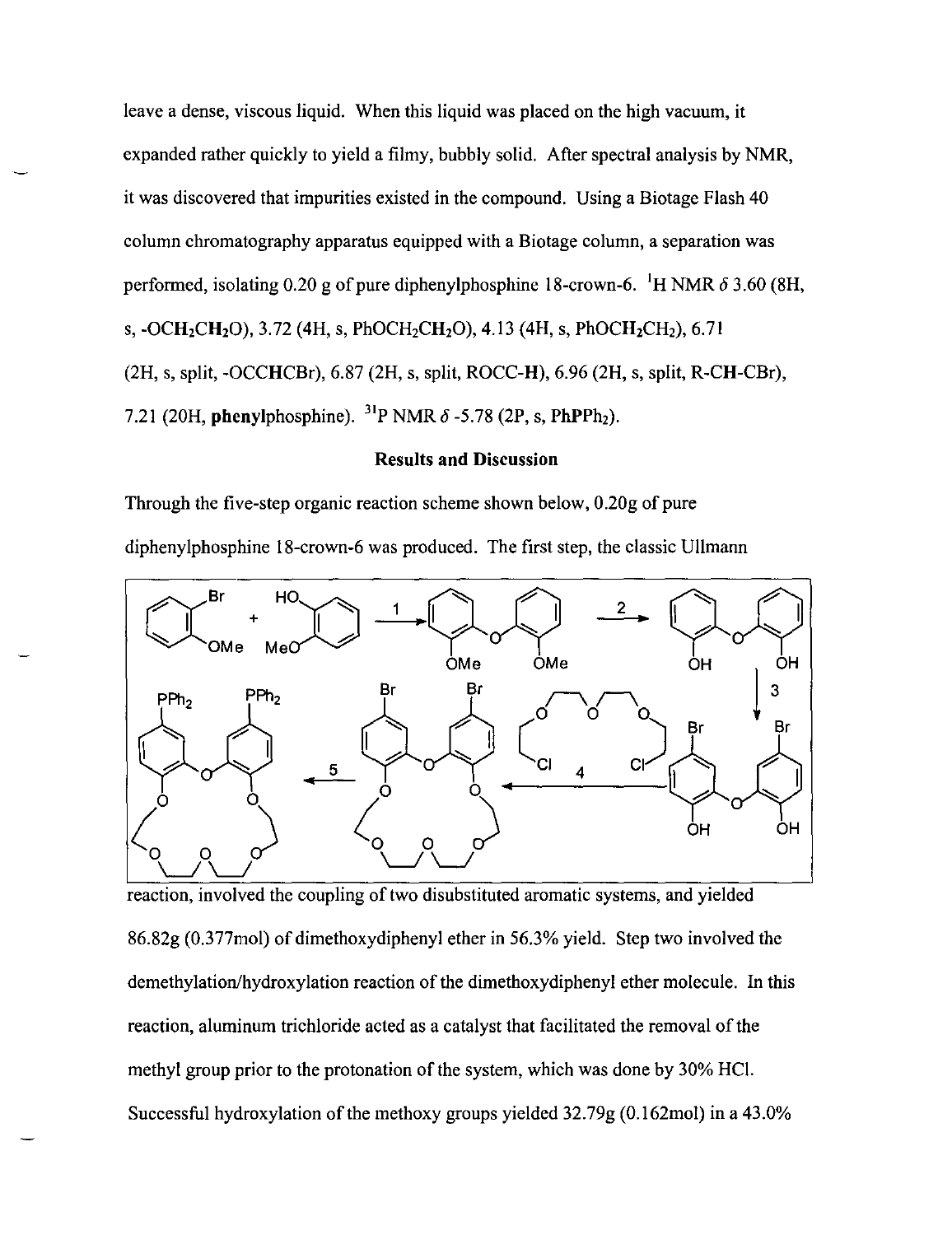yield. The bromination of dihydroxydiphenyl ether was performed in an ice bath of acetonitrile and liquid nitrogen. These conditions were vital to produce a product that was brominated -para to the hydroxyl group. The successful bromination yielded 19.39g (0.054mol) of dibromodihydroxydiphenyl ether in 73.0% yield.

The crowning of the dibromodihydroxydiphenyl ether compound (reaction 4 in the scheme above) produced 10.50g (0.0.020mol) of l8-crown-6 in an alarming 90.9% yield. In this nucleophilic substitution reaction, potassium hydroxide is ionized, and the potassium was used to form the ring portion of the crown. The positively charged potassium ion binds to the partially negatively charged oxygen atoms in the tetraethylenedichloride molecule, effectively wrapping the crown ether around the potassium ion. In this way, the crown is sure to bond to the dibromodihydroxydiphenyl ether molecule.

Finally, the organic scheme was completed through the phosphorylation of the crown ether molecule. Because of the complex purification process that was involved in the recrystallization of this molecule, only 0.20g of spectroscopically pure product were produced. The product was a very viscous liquid that can be solidified for a time following submission to the high-vacuum for several hours. Recrystallization was attempted by boiling the product in absolute ethanol for 30 minutes at  $\sim85^{\circ}$  C. The ethanol solution was allowed to cool to room temperature, and placed in the freezer. The next day, it appeared as though the diphosphine crown had crystallized in the ethanol. When placed on the rotary high vacuum, the solvent evaporated completely to leave the same dense, viscous liquid. When this liquid was placed on the high vacuum, it expanded rather quickly to yield a filmy, bubbly solid. Using a Biotage Flash 40 column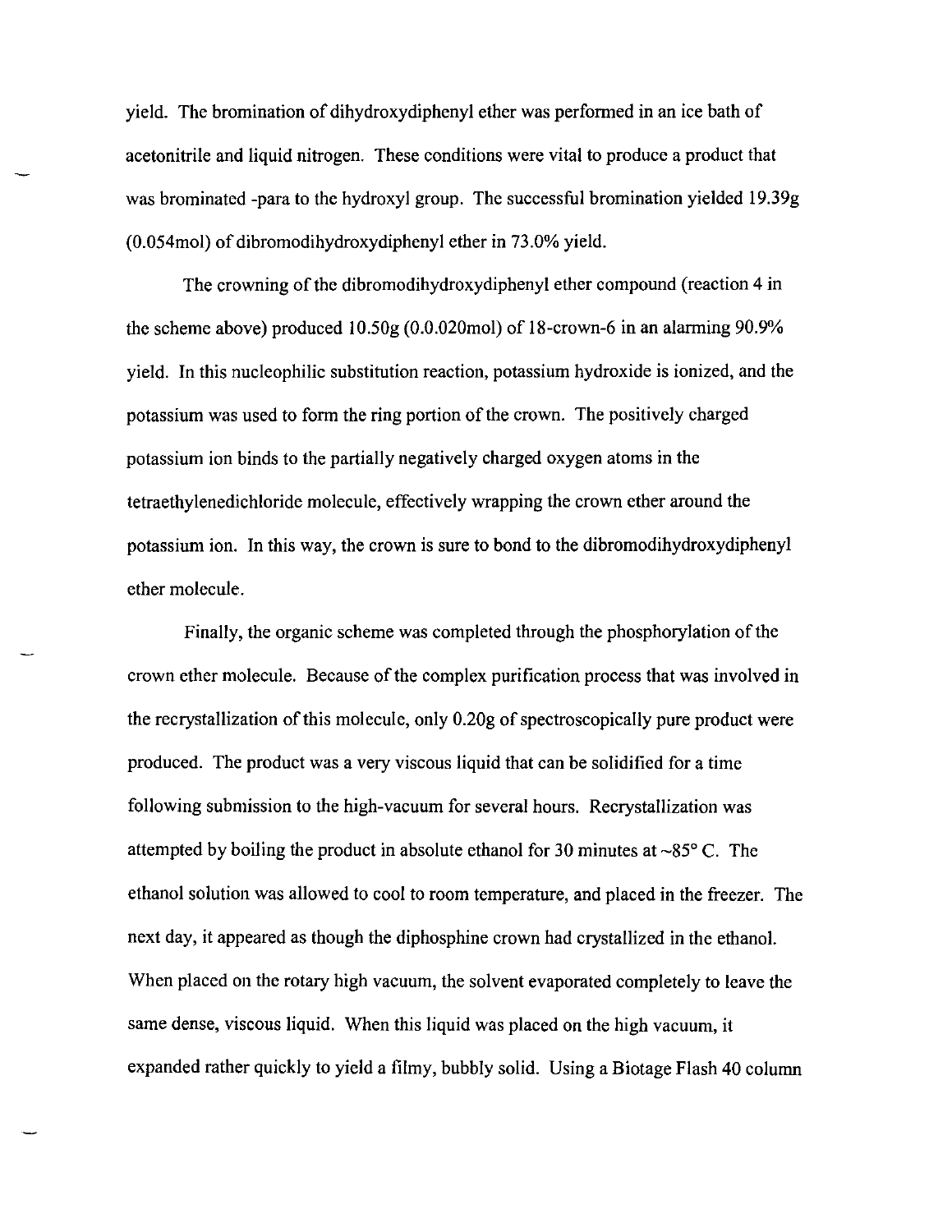chromatography apparatus equipped with a Biotage column, a separation was performed, isolating 0.20 g of spectroscopically pure diphenylphosphine 18-crown-6. Verification of the purified product was provided by <sup>1</sup>H NMR with shifts at  $\delta$  3.60 (8H, s, -OCH<sub>2</sub>CH<sub>2</sub>O), 3.72 (4H, s, PhOCH<sub>2</sub>CH<sub>2</sub>O), 4.13 (4H, s, PhOCH<sub>2</sub>CH<sub>2</sub>), 6.71 (2H, s, split, -OCCHCBr), 6.87 (2H, s, split, ROCC-H), 6.96 (2H, s, split, R-CH-CBr), 7.21 (20H, **phenylphosphine).** <sup>31</sup>P NMR spectra revealed a shift at  $\delta$  -5.78 (2P, s, PhPPh<sub>2</sub>), which is exactly where it would be expected to be found. Finally,  $^{13}$ C NMR revealed that each of ten spectroscopic carbons were represented. Please refer to the  $^{13}$ C NMR spectrum entitled, "BRS18c. crude after chromatography.3" to observe the following peaks, all of which fall in the aromatic region of the <sup>13</sup>C NMR spectrum. <sup>13</sup>C NMR  $\delta$  114.2 (2C, d), 124.1 (2C, d), 128.5 (2C, d), 128.6 (2C, s), 130.0 (2C, d), 132.1 (2C, d), 133.5 (2C, d), 137.7 (2C, d), 146.1 (2C, d), and 152.0 (2C, s), for a total of 20 aromatic carbons. The majority of these carbons are doublets because of the presence of the phosphorus, which cause splitting of carbon spectroscopic peaks.

In conclusion, a five-step series of organic synthesis reactions have been utilized to produce the novel target molecule. Thorough spectroscopic methods, including proton, phosphorus and carbon NMR have been used to identify the target molecule.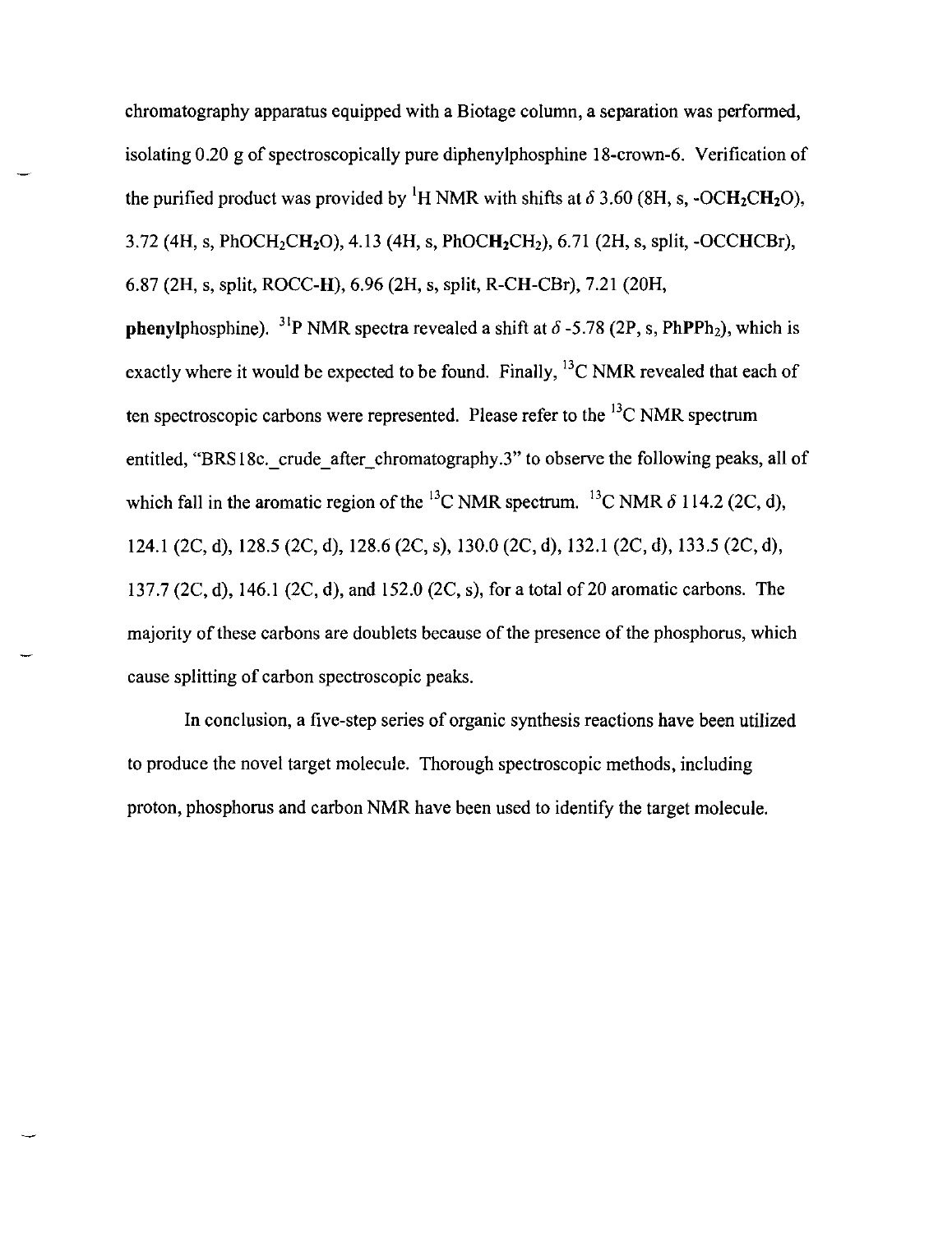### REFERENCES

- 1. Meissler, Gary L. and Tarr, Donald A. Inorganic Chemistry,  $2<sup>nd</sup> Ed$ .; Prentice Hall Int.: New Jersey, 1998.
- 2. http://www.chemsoc.org/viselements/pages/pdf/phosphorus.PDF
- 3. Trabesinger, G.; Albinati, A; Feiken, N.; Kunz, R.W.; Pegosin, P.S.; Tschoemer, M. J. *Am. Chern. Soc.* **1997,** 119, 6315.
- 4. Lippard, S.1.; Berg, J.M. Principles of Bioorganic Chemistry: University Science Books: Mill Valley, CA, 1994.
- 5. Kamer, P.C.J.; Van Leeuwen, Piet W.N.M.; Reek, J.N.H. *Acc. Chern. Res. 2001,*  11,895.
- 6. Pederson, C.1. J. *Am. Chern. Soc.* **1967,89,7017.**
- 7. Collman, J.P., Hegedus, L.S., et al. Principles & Applications of Organotransition Metal Chemistry.
- 8. Deng, Gang, Tony D. James, Seiji Shinkai. Allosteric Interaction of Metal Ions with Saccharides in a Crowned Diboronic Acid. J. *Am. Chern. Soc.* **1994,** 116, 4567-4572.
- 9. Buchanan G.W., A. Rodrigue, et al. Solid State and Solution Stereochemistry of Crown Ethers and Models. *Can.* J. *Chern.* **1994,** 72,1221-1223.
- 10. David E., J. Konrad Norymberski. Synthesis of Fully Aromatic Cyclic Polyethers. J. c.s. *Perkin* **1978,** 1050-1052.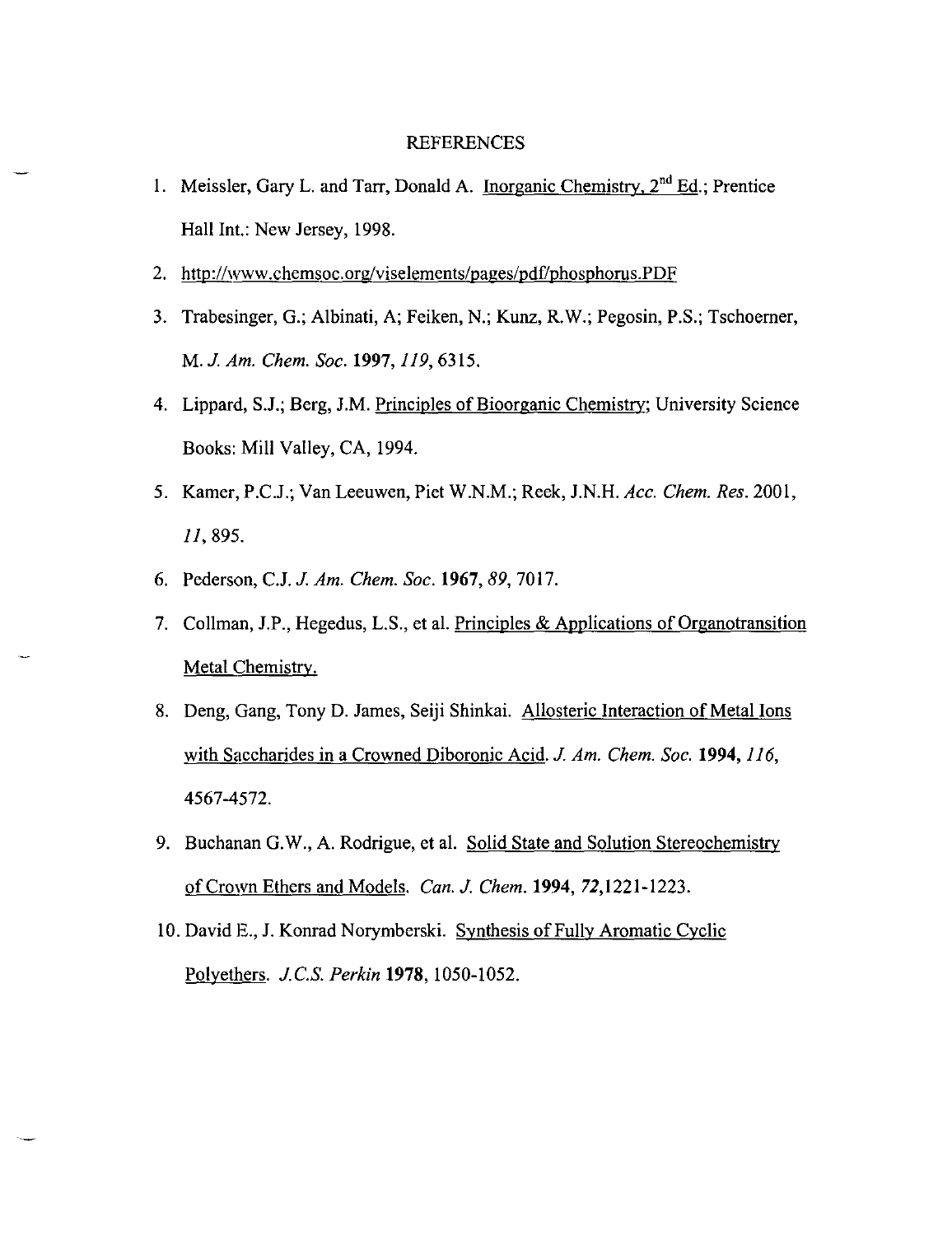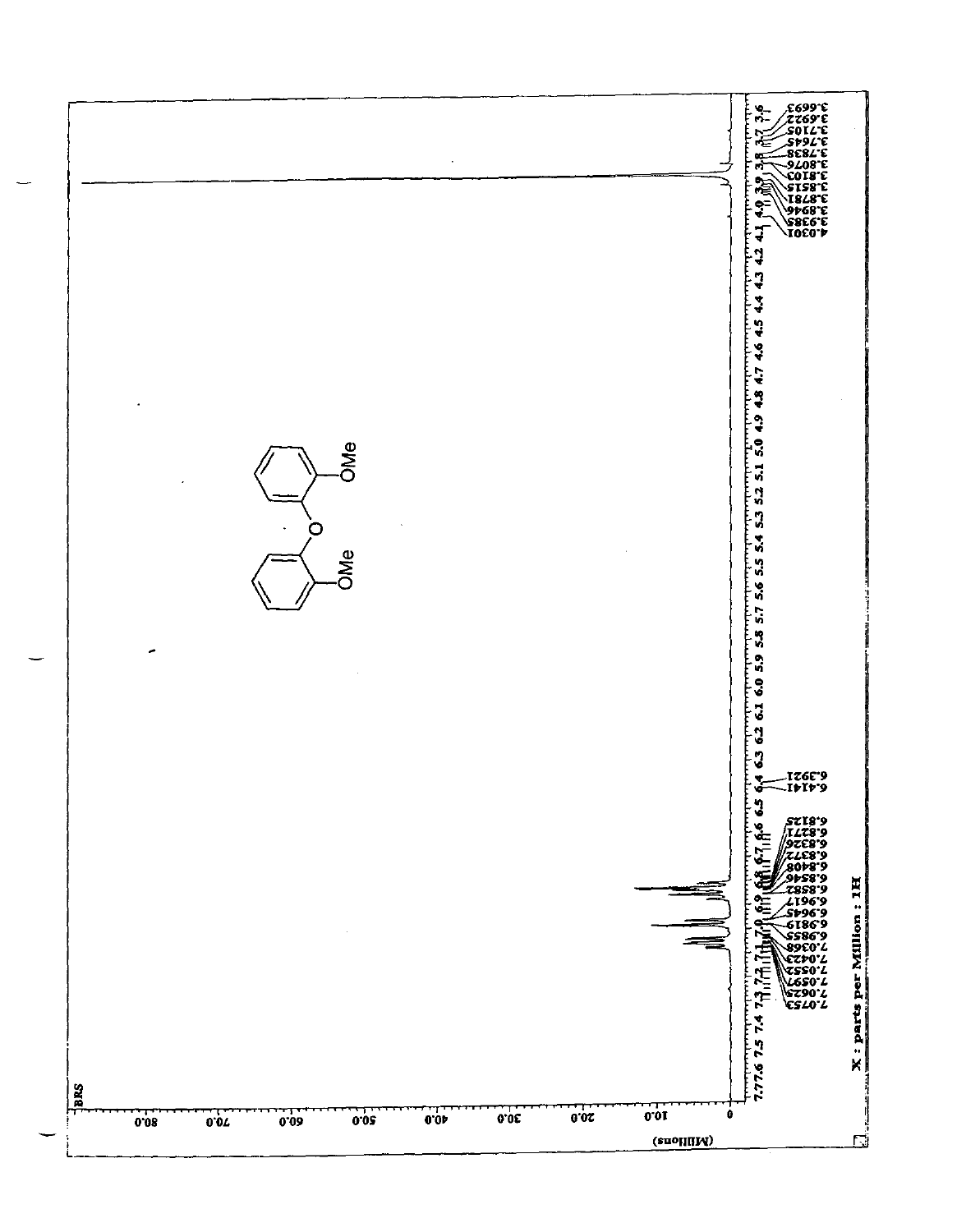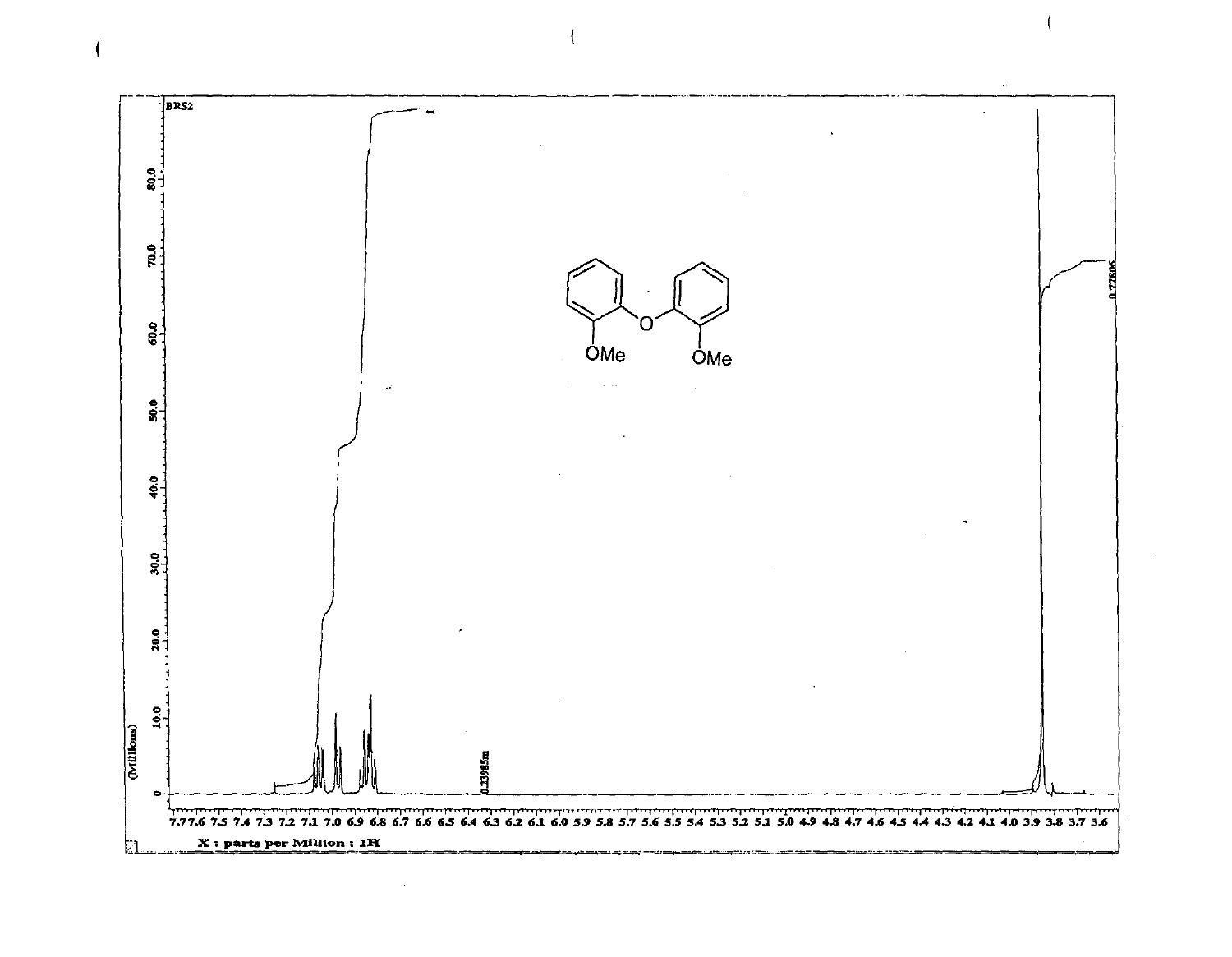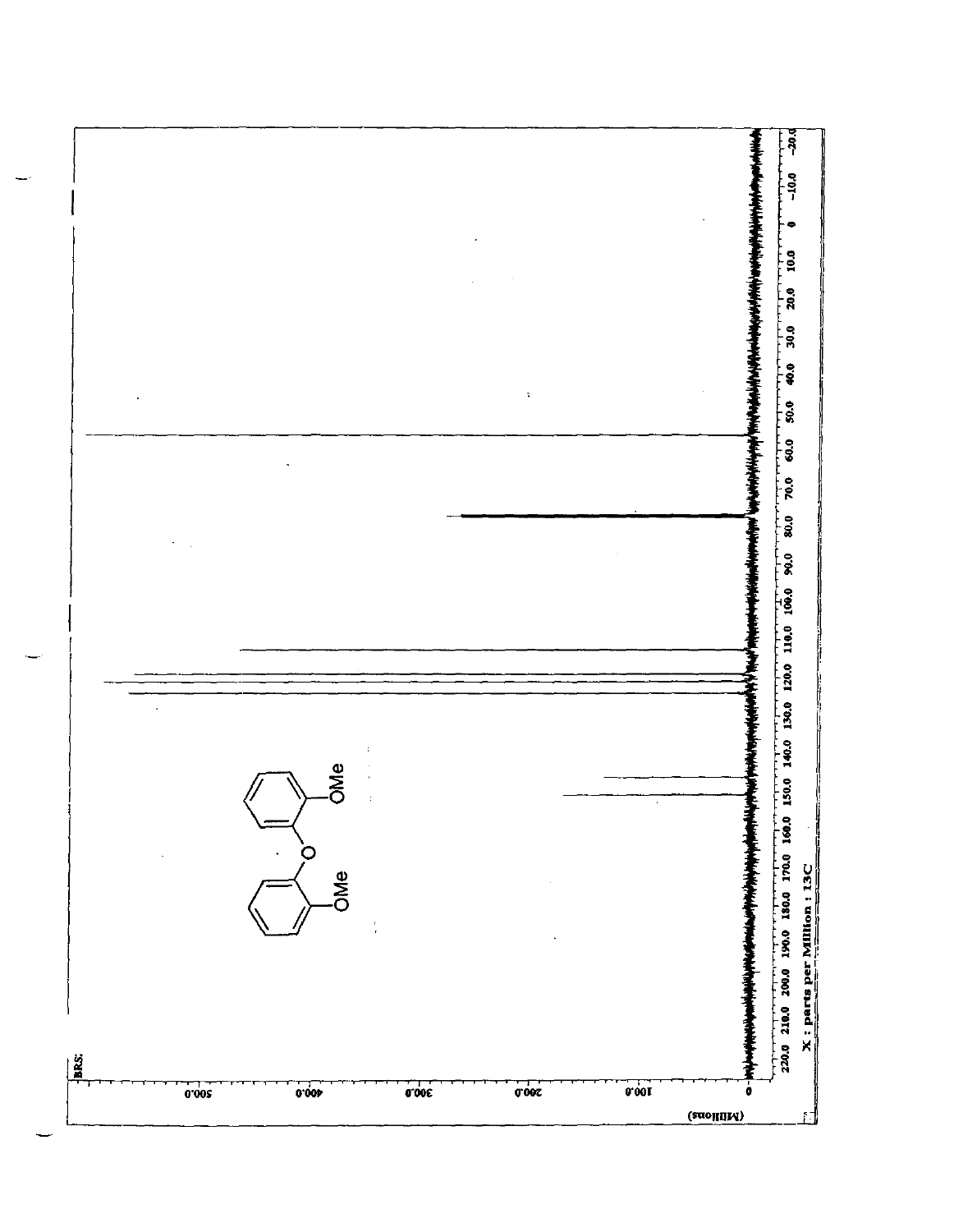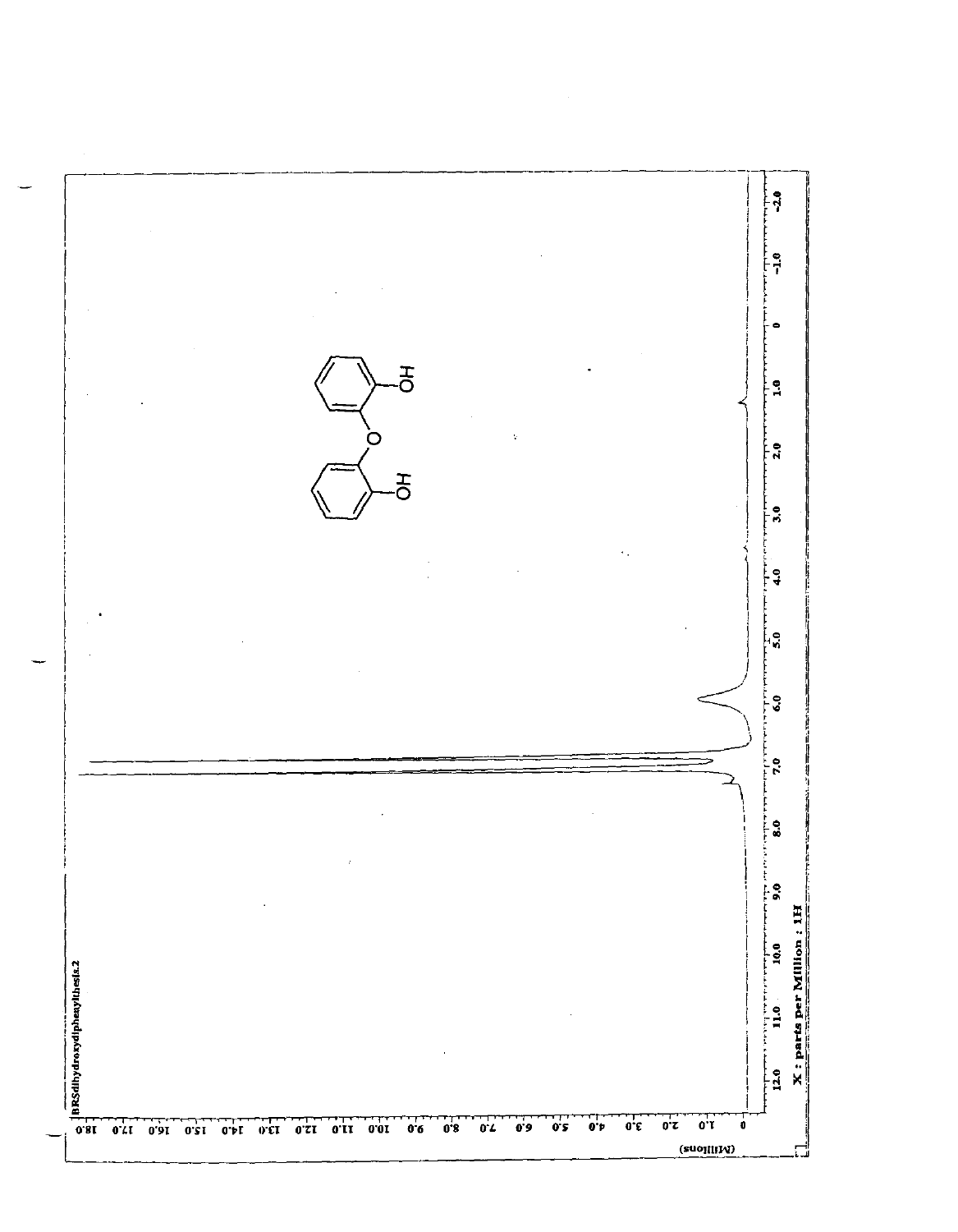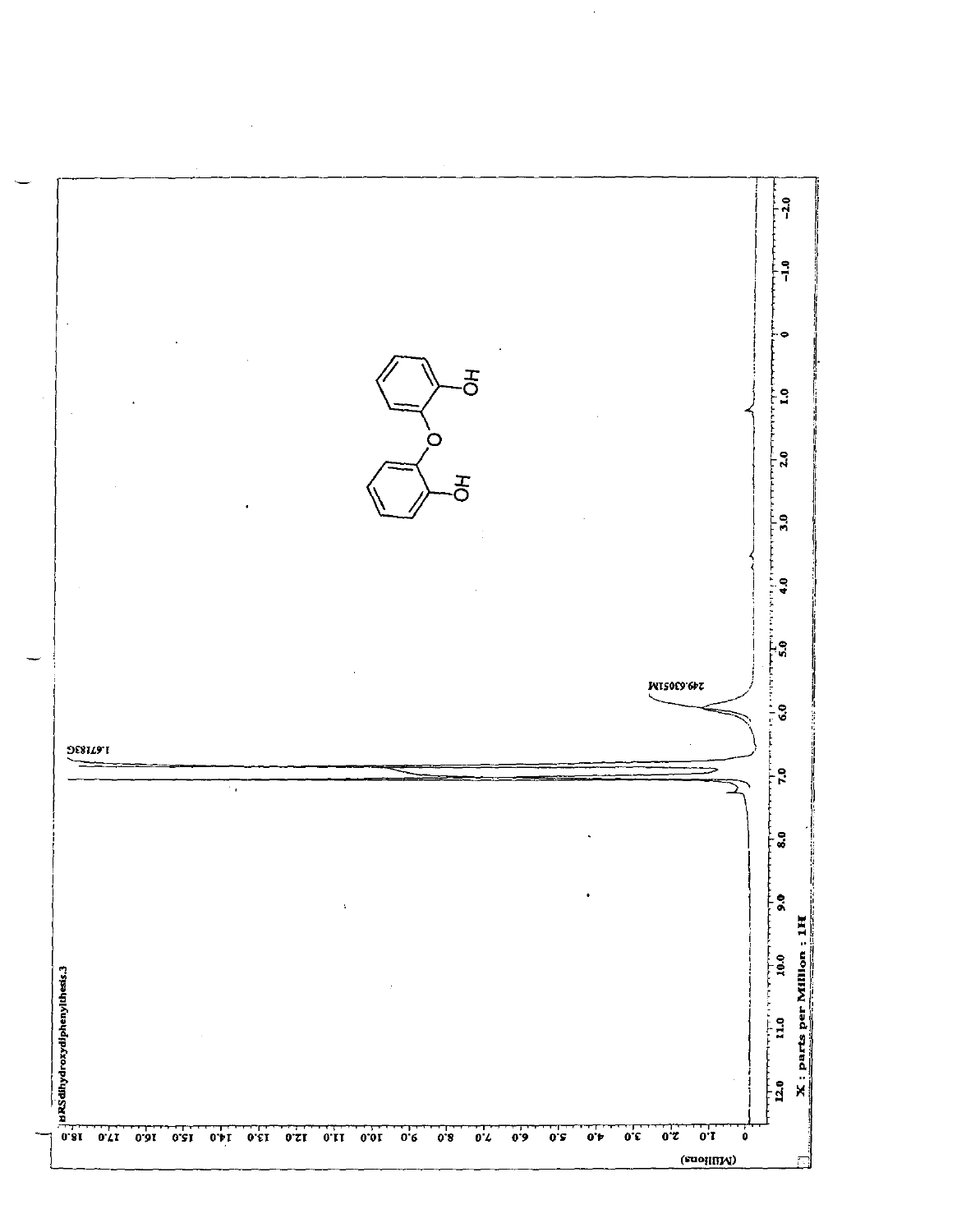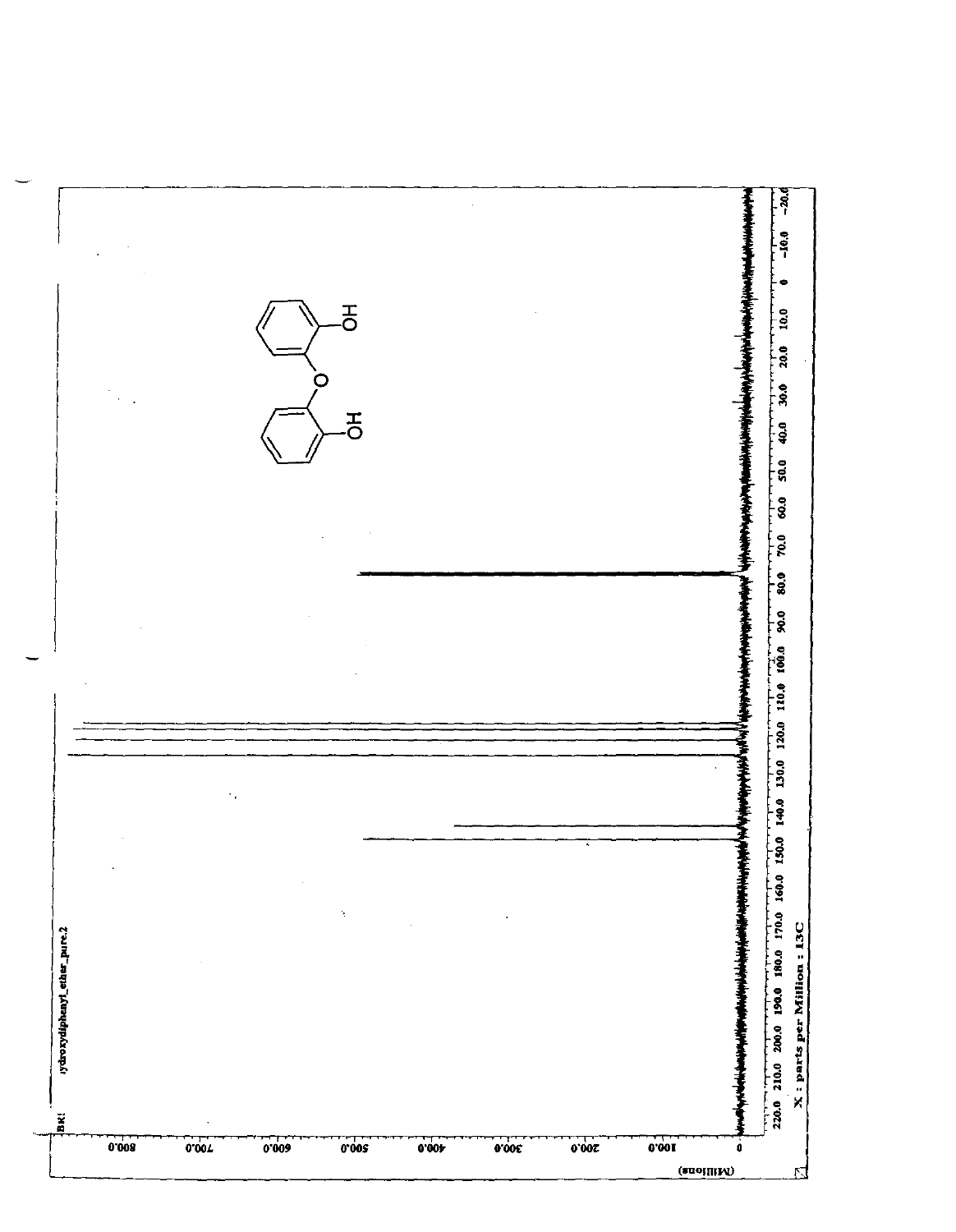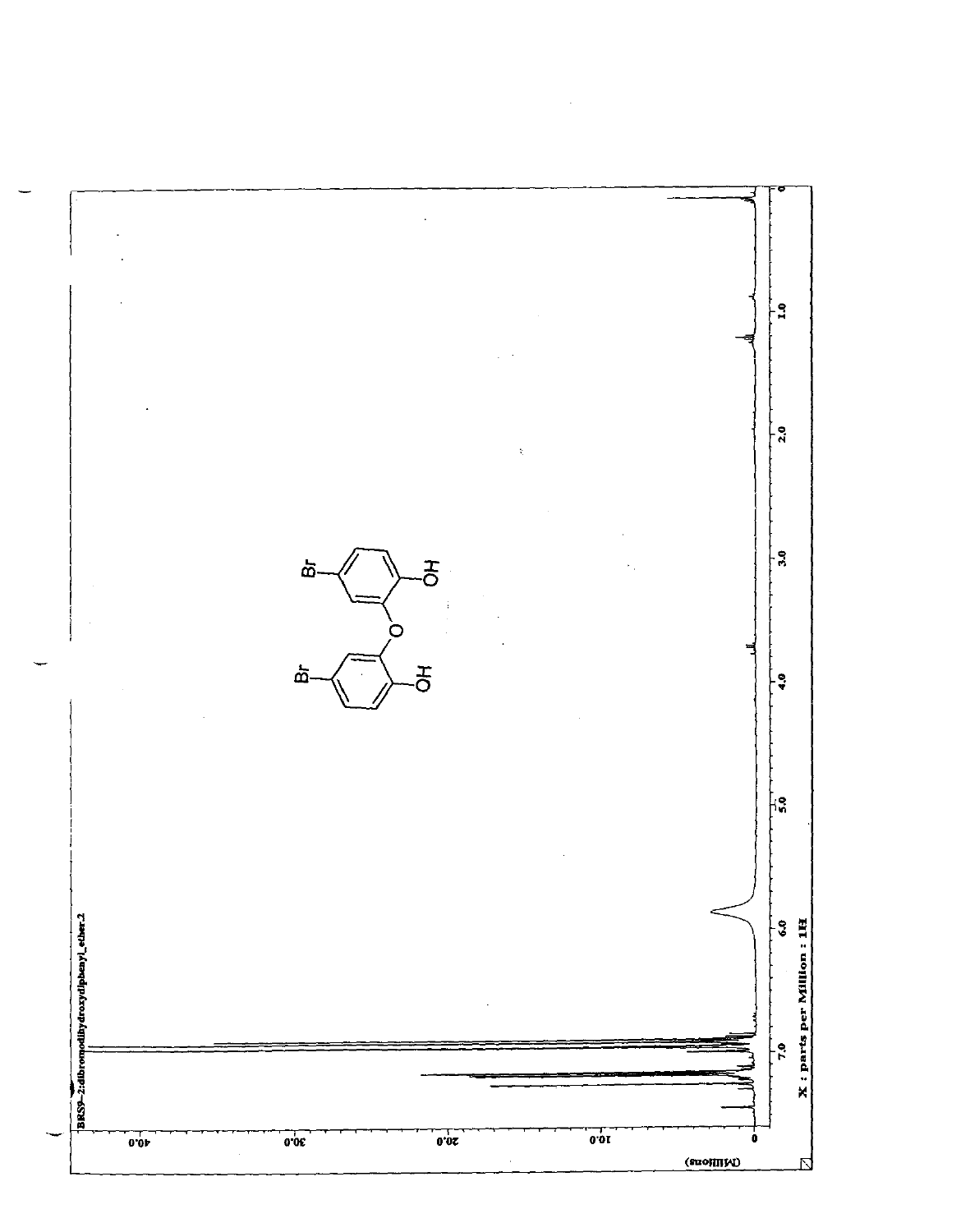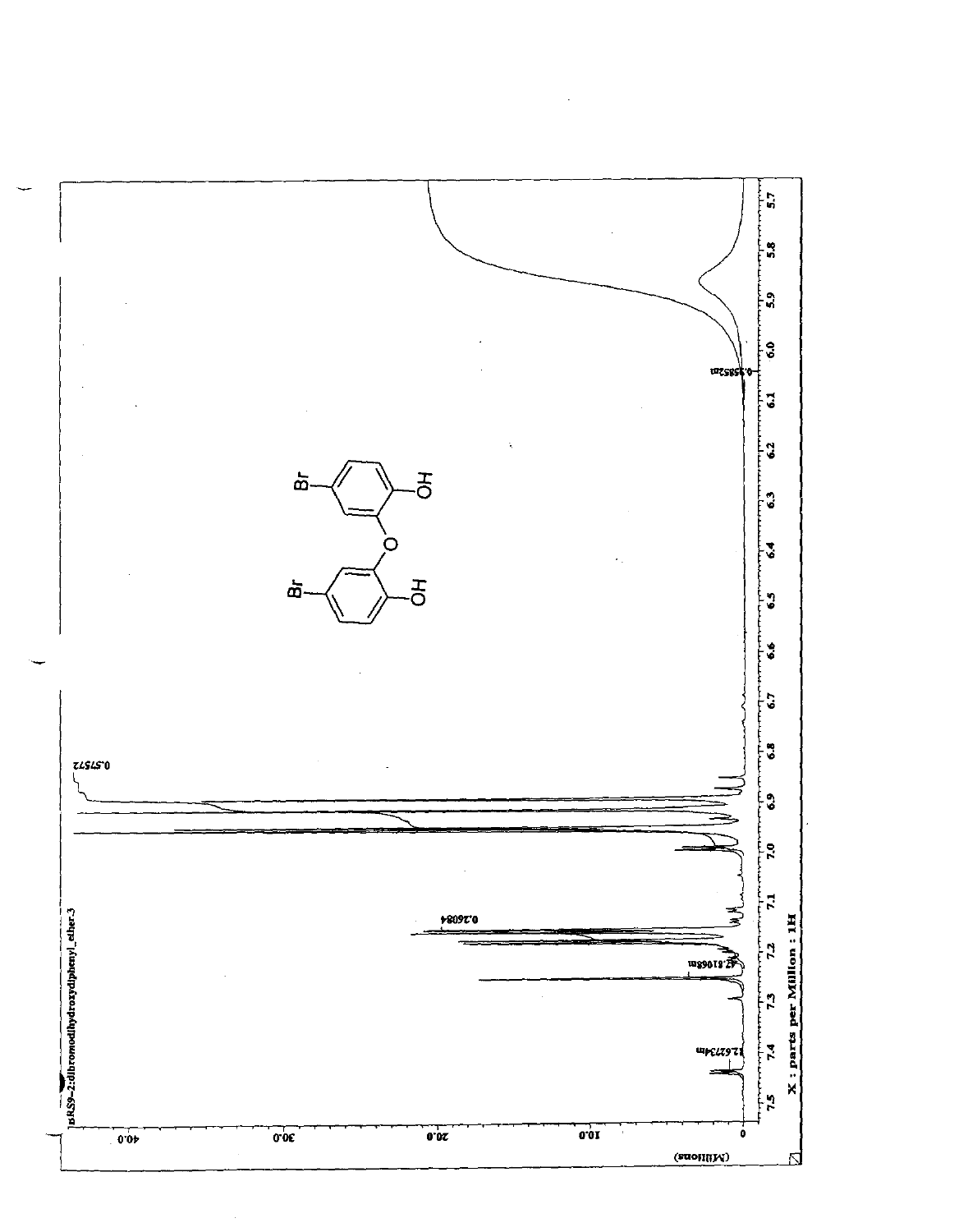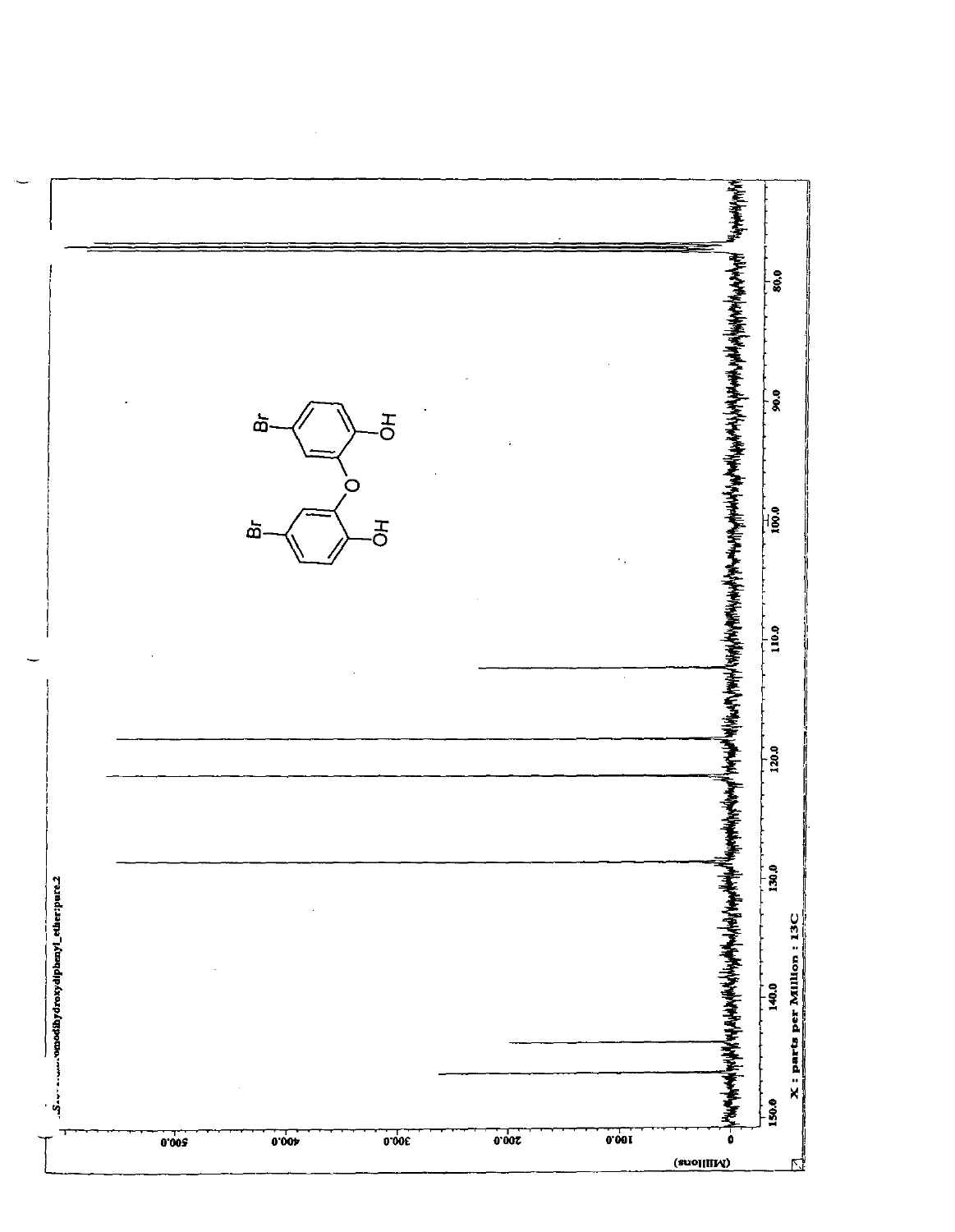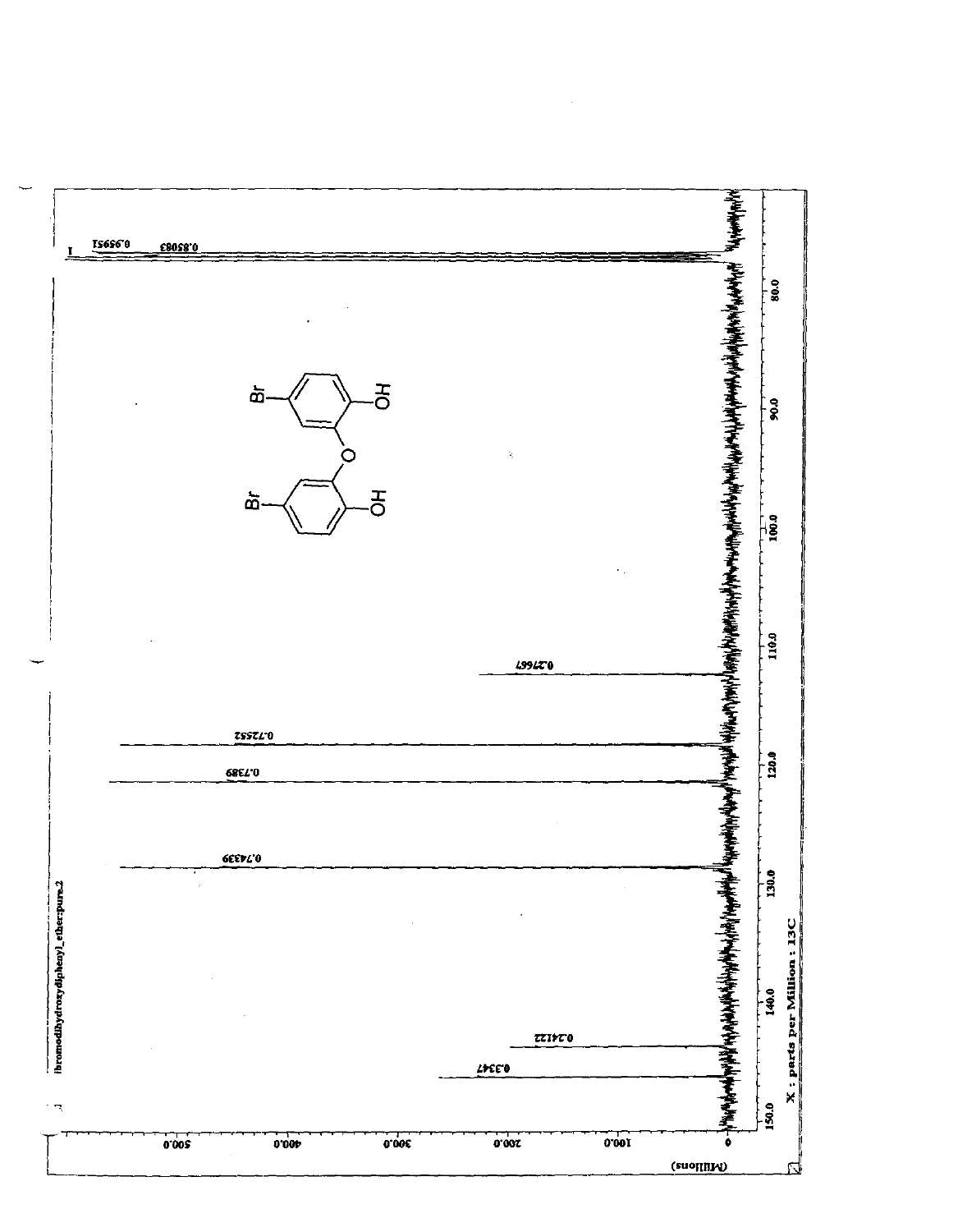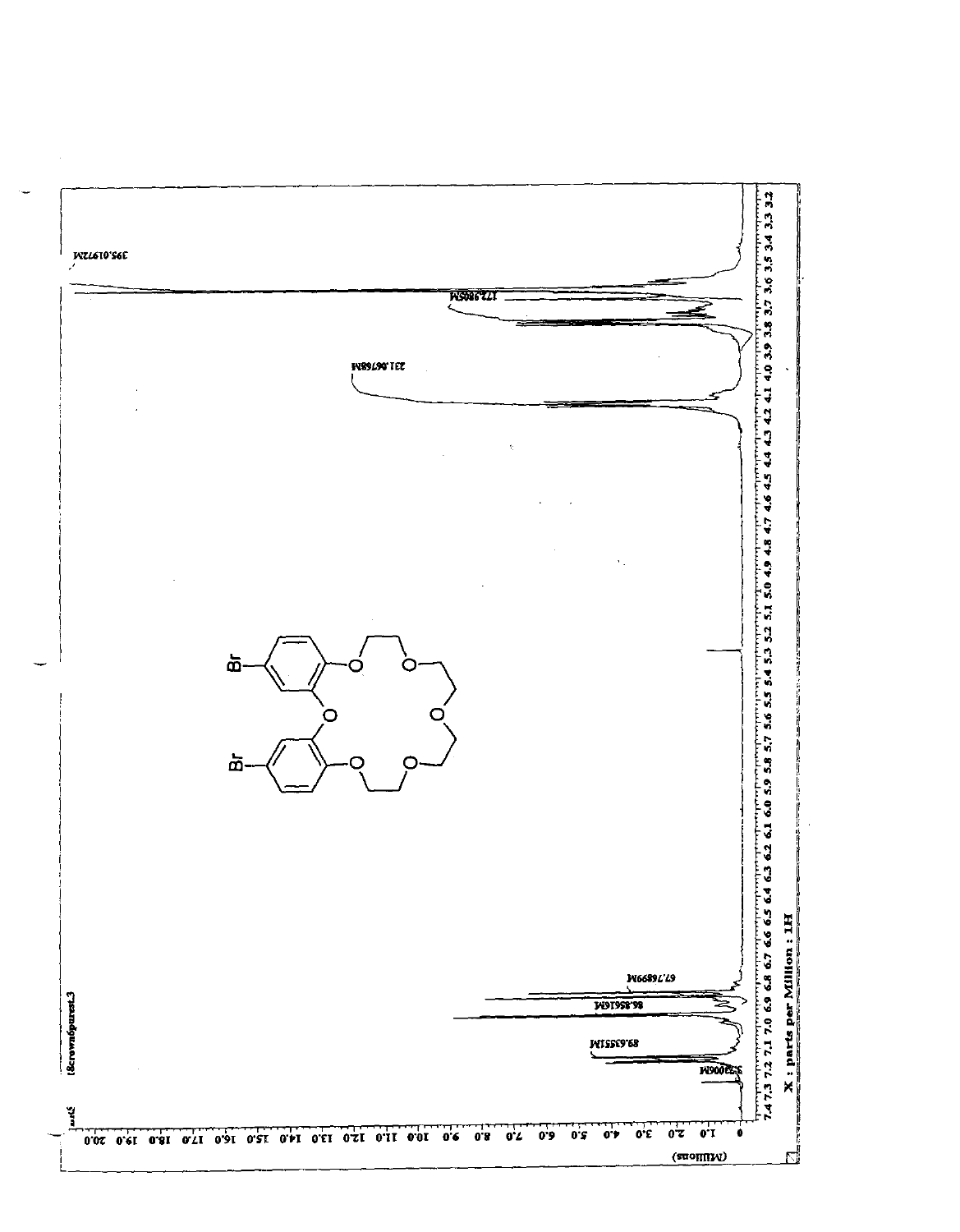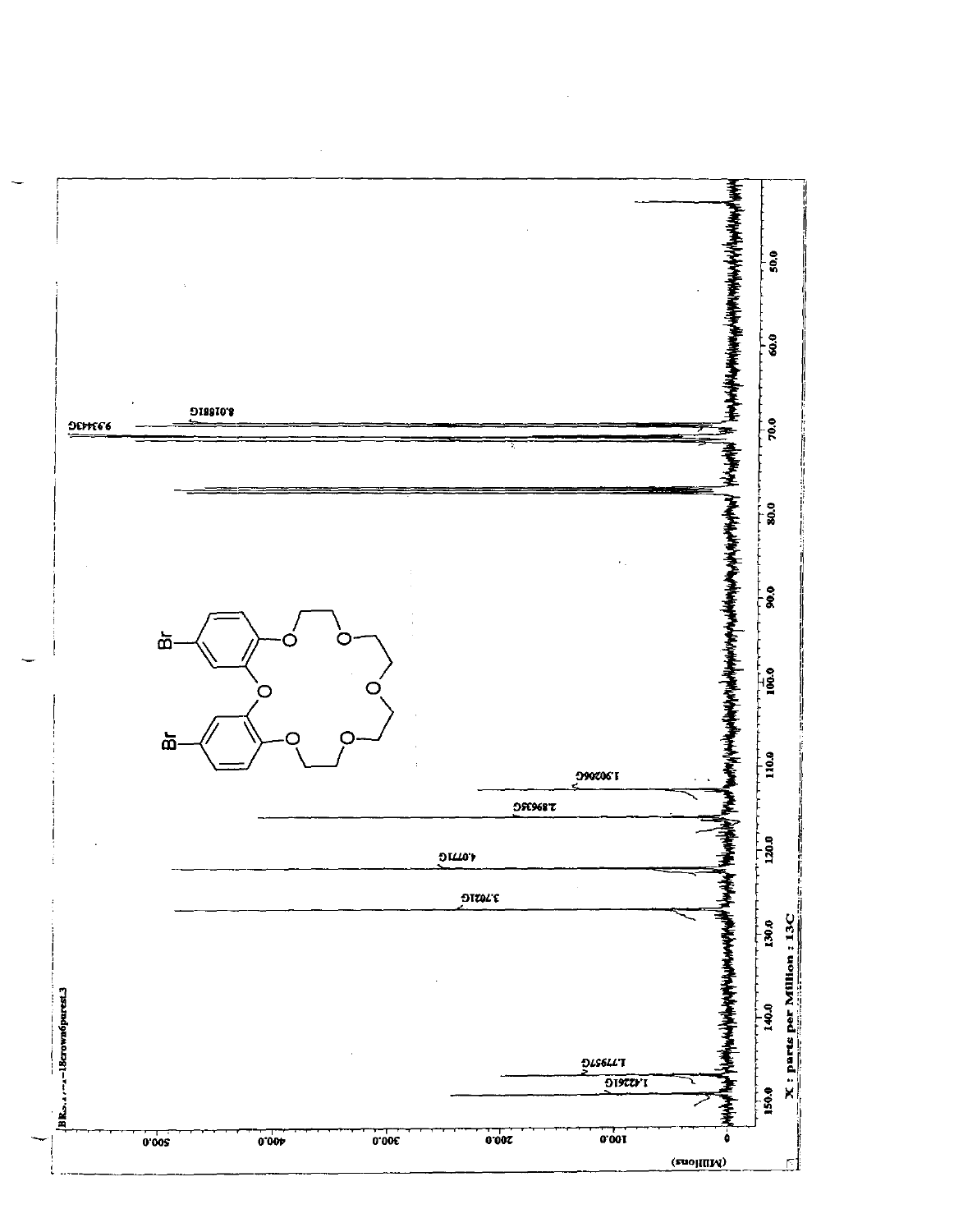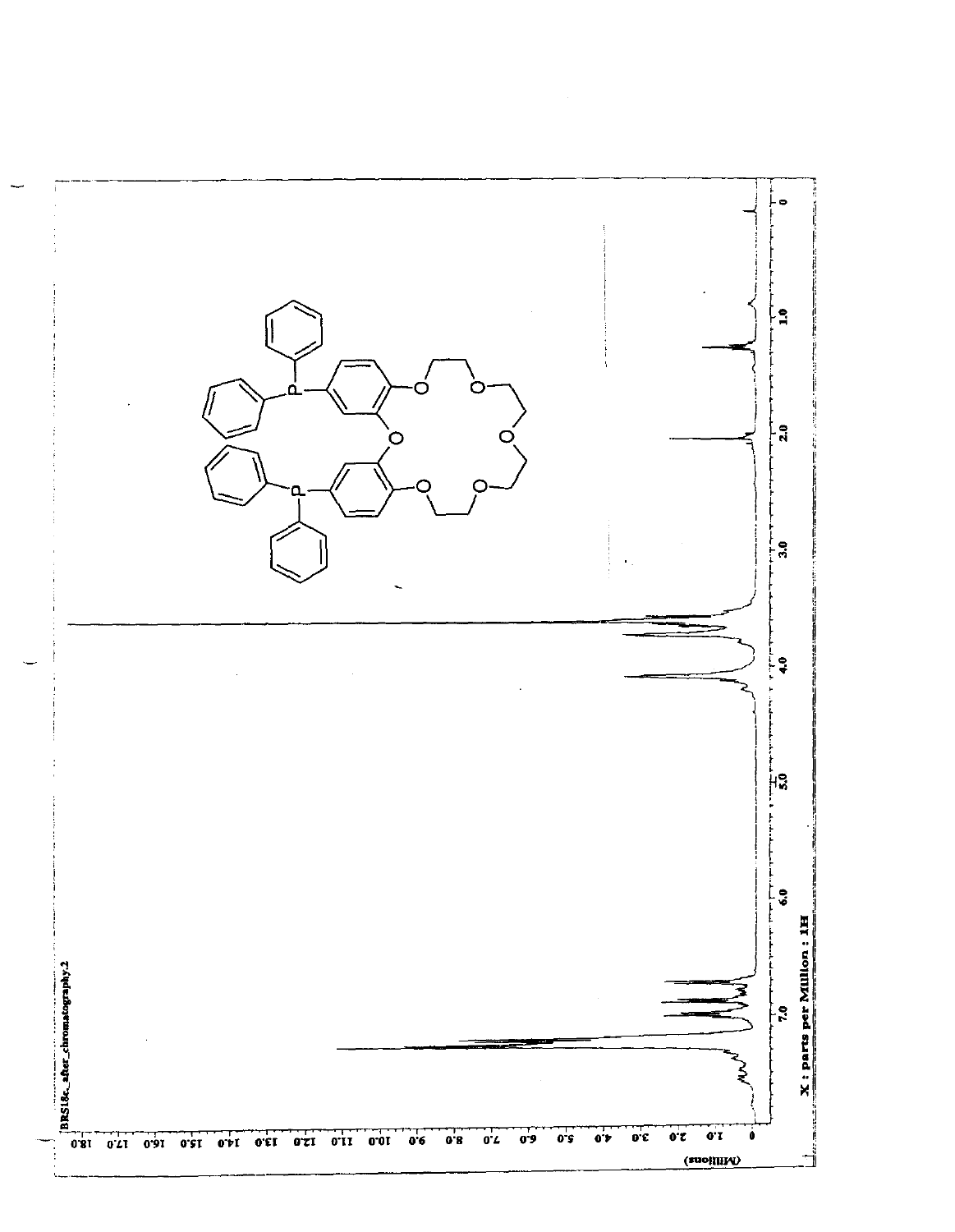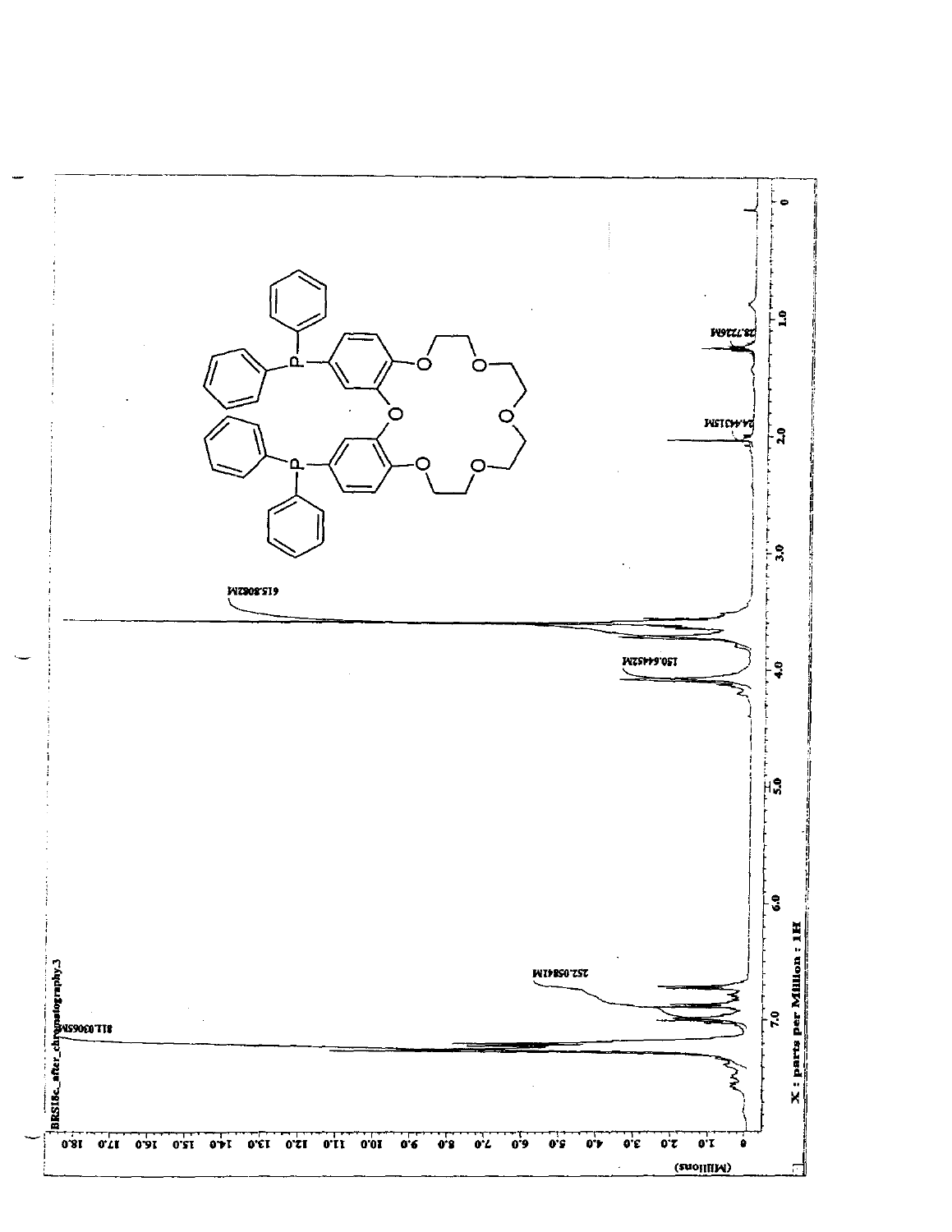